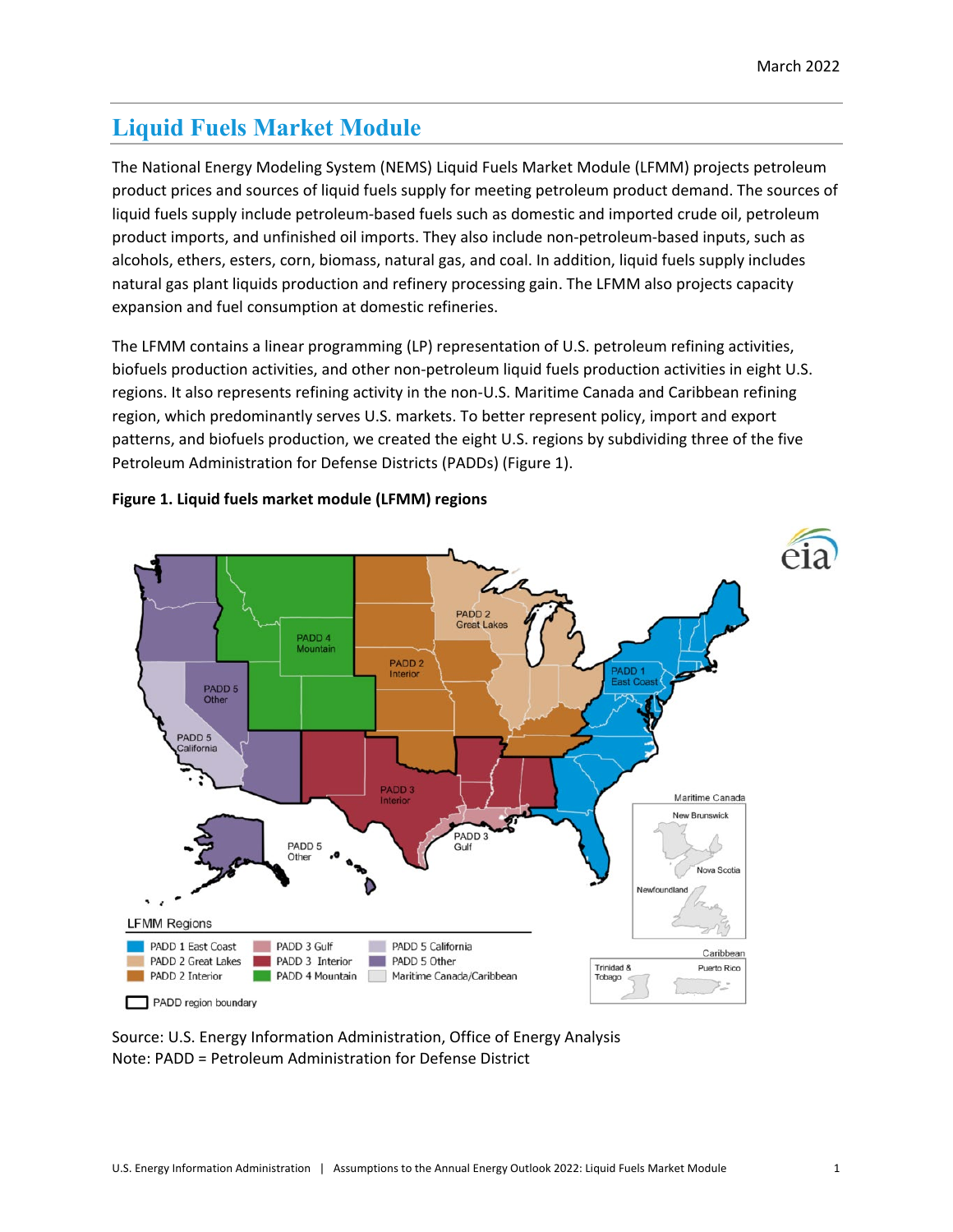The LP model also represents supply curves for crude oil, petroleum product, ethanol imports and exports, and biodiesel and renewable diesel imports. The nine LFMM regions and import and export curves are connected in the LP by crude oil and product transport links. To interact with other NEMS modules with different regional representations, certain LFMM inputs and outputs are converted from sub-PADD regions to other regional structures and vice versa. For example, the LP model converts enduse product prices from the LFMM regions (excluding the non-U.S. Maritime Canada and Caribbean region) into prices for the nine U.S. census divisions (Figure 2).



Source: U.S. Energy Information Administration, Office of Energy Analysis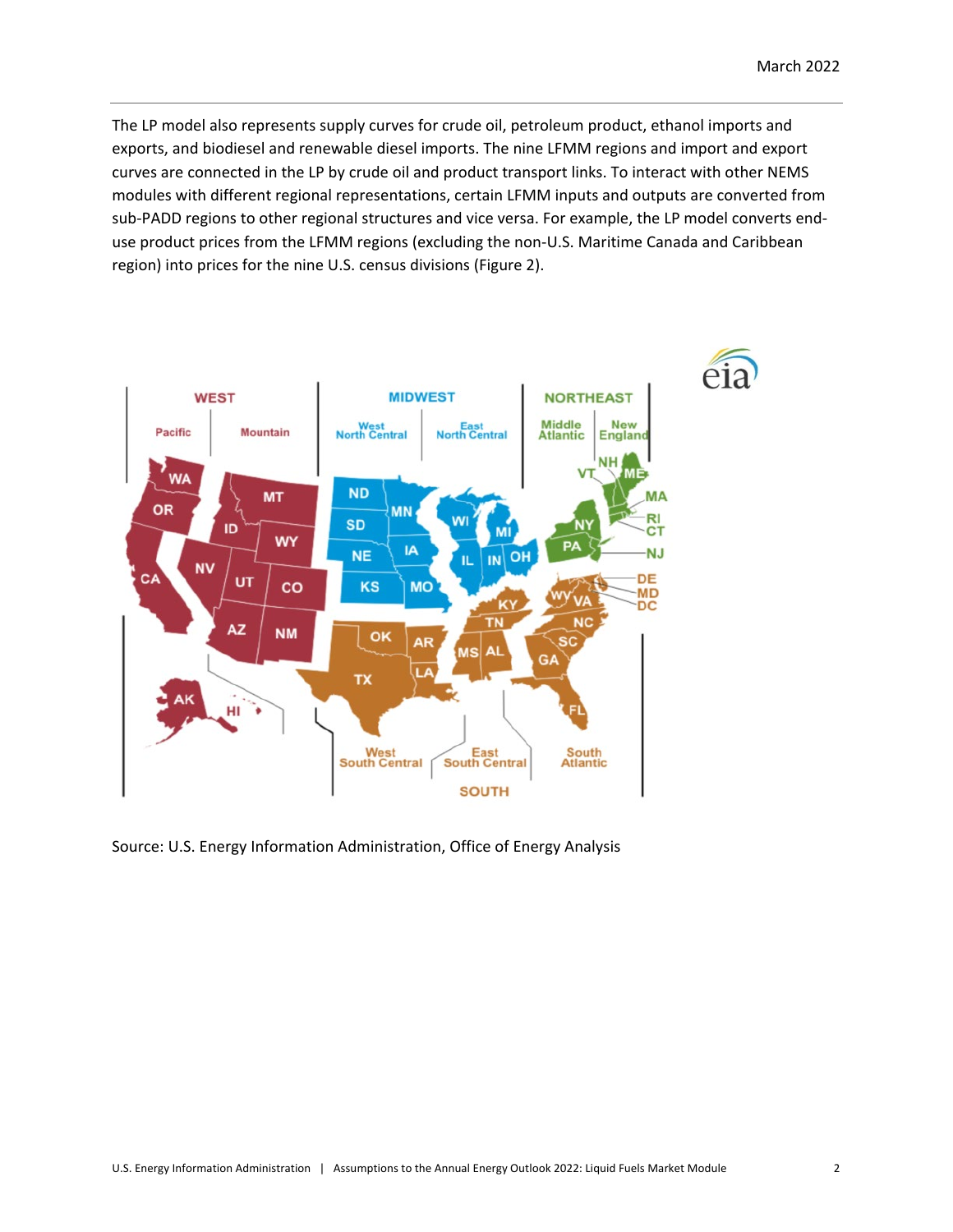# **Key assumptions**

### *Product types and specifications*

The LFMM models refinery production of the products listed in Table 1.

The LFMM assumes no change in the state and federal specifications for the products listed in Table 1. The costs of producing different formulations of gasoline and diesel fuel required under current regulations are determined within the LP representation of refineries.

| <b>Product category</b>   | Specific products                                                                                                           |
|---------------------------|-----------------------------------------------------------------------------------------------------------------------------|
| Motor gasoline            | Conventional and reformulated (including CARB <sup>a</sup> ) gasoline                                                       |
| let fuel                  | Kerosene-type fuel                                                                                                          |
| <b>Distillates</b>        | Kerosene, heating oil, low sulfur diesel, ultra-low sulfur diesel, and CARB <sup>a</sup><br>diesel                          |
| Residual fuels            | Low sulfur and high sulfur fuel                                                                                             |
| Liquefied petroleum gases | Ethane, propane, propylene, normal-butane, and isobutane                                                                    |
| Petrochemical feedstock   | Petrochemical naphtha, petrochemical gas oil, and aromatics                                                                 |
| Others                    | Lubricating products and waxes, asphalt and road oil, still gas, petroleum coke,<br>special naphthas, and aviation gasoline |

#### **Table 1. Petroleum product categories**

Source: U.S. Energy Information Administration, Office of Energy Analysis

a CARB (California Air Resources Board) establishes regulations for gasoline and diesel specifications in California.

### *Motor gasoline specifications and market share*s

The LFMM models the production and distribution of two types of gasoline: conventional and reformulated. The LFMM includes several specifications to differentiate between conventional and reformulated gasoline blends (Table 2):

- Reid vapor pressure (RVP)
- Benzene content
- Aromatic content
- Sulfur content
- Olefins content
- The percentage evaporated at 200°F and 300°F (E200 and E300)

The LFMM incorporates the U.S. Environmental Protection Agency's (EPA) Tier 3 program requirement that the sulfur content of delivered gasoline must not be greater than 10 parts per million (ppm), effective January [1](#page-21-0), 2017.<sup>1</sup> The LFMM assumes refiners produce 5 ppm gasoline because some sulfur content will increase during transportation to the end user. By producing 5 ppm gasoline, the refiner ensures that the gasoline will meet the 10 ppm requirement by the time it gets to the end user.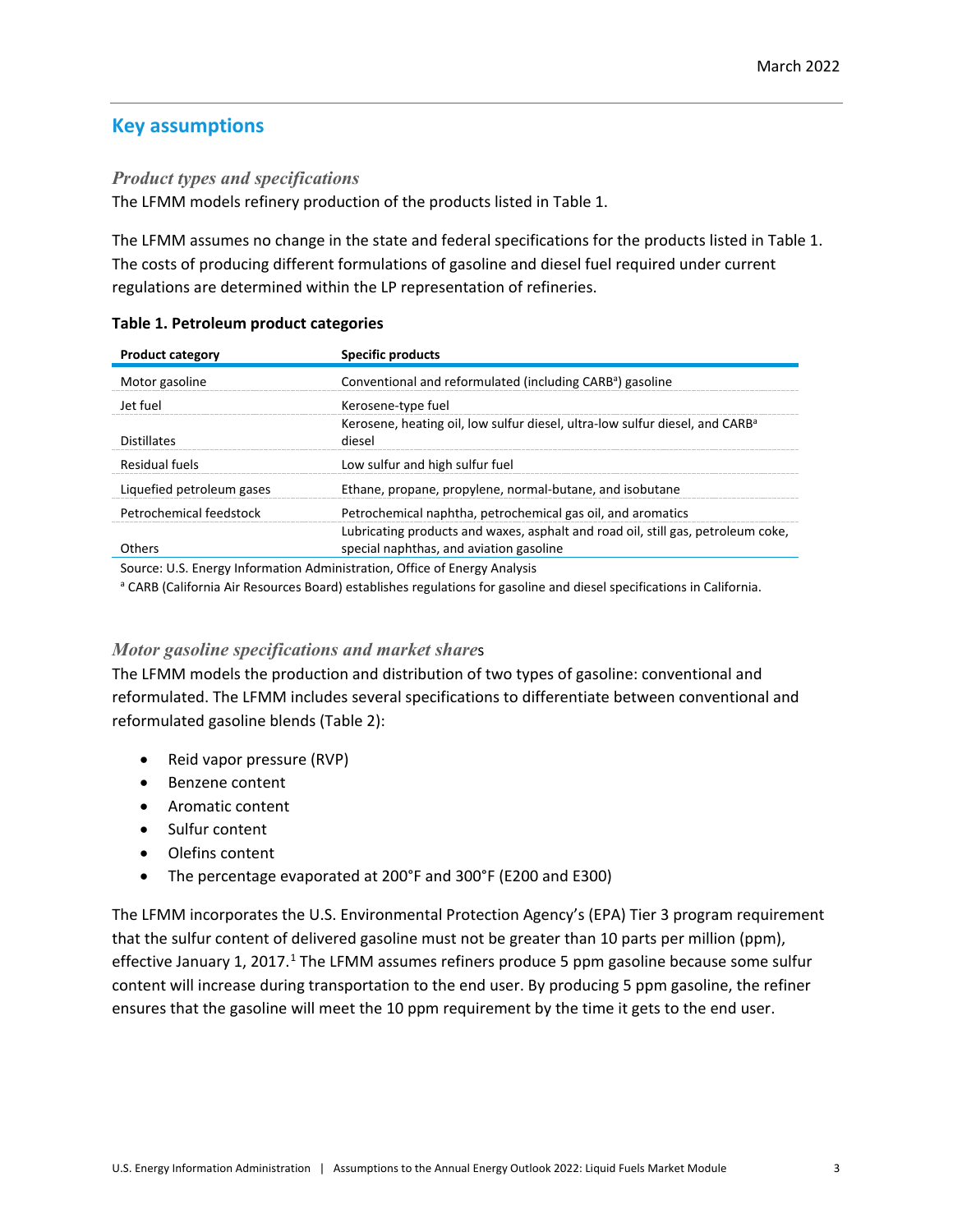| PADD and type                  | <b>Reid</b><br>vapor<br>pressure<br>(Max PSI) | <b>Aromatics</b><br>volume<br>percentage<br>(Max) | <b>Benzene</b><br>volume<br>percentage<br>(Max) | <b>Sulfur<sup>a</sup></b><br>ppm<br>(Max) | Olefin<br>volume<br>percentage<br>(Max) | Percentage<br>evaporated<br>at 200°F (Min) | Percentage<br>evaporated<br>at 300°F (Min) |
|--------------------------------|-----------------------------------------------|---------------------------------------------------|-------------------------------------------------|-------------------------------------------|-----------------------------------------|--------------------------------------------|--------------------------------------------|
| Conventional                   |                                               |                                                   |                                                 |                                           |                                         |                                            |                                            |
| PADD <sub>1</sub>              | 10.11                                         | 24.23%                                            | 0.62%                                           | 22.48/5.0                                 | 10.8%                                   | 45.9%                                      | 81.7%                                      |
| PADD <sub>2</sub>              | 10.11                                         | 24.23%                                            | 0.62%                                           | 22.48/5.0                                 | 10.8%                                   | 45.9%                                      | 81.7%                                      |
| PADD <sub>3</sub>              | 10.11                                         | 24.23%                                            | 0.62%                                           | 22.48/5.0                                 | 10.8%                                   | 45.9%                                      | 81.7%                                      |
| PADD <sub>4</sub>              | 10.11                                         | 24.23%                                            | 0.62%                                           | 22.48/5.0                                 | 10.8%                                   | 45.9%                                      | 81.7%                                      |
| PADD <sub>5</sub>              | 10.11                                         | 24.23%                                            | 0.62%                                           | 22.48/5.0                                 | 10.8%                                   | 45.9%                                      | 81.7%                                      |
| Reformulated                   |                                               |                                                   |                                                 |                                           |                                         |                                            |                                            |
| PADD <sub>1</sub>              | 8.8                                           | 21.0%                                             | 0.62%                                           | 23.88/5.0                                 | 10.36%                                  | 54.0%                                      | 81.7%                                      |
| PADD <sub>2</sub>              | 8.8                                           | 21.0%                                             | 0.62%                                           | 23.88/5.0                                 | 10.36%                                  | 54.0%                                      | 81.7%                                      |
| PADD <sub>3</sub>              | 8.8                                           | 21.0%                                             | 0.62%                                           | 23.88/5.0                                 | 10.36%                                  | 54.0%                                      | 81.7%                                      |
| PADD <sub>4</sub>              | 8.8                                           | 21.0%                                             | 0.62%                                           | 23.88/5.0                                 | 10.36%                                  | 54.0%                                      | 81.7%                                      |
| PADD <sub>5</sub>              |                                               |                                                   |                                                 |                                           |                                         |                                            |                                            |
| Nonattainment                  | 8.8                                           | 21.0%                                             | 0.62%                                           | 23.88/5.0                                 | 10.36%                                  | 54.0%                                      | 81.7%                                      |
| CARB <sup>b</sup> (attainment) | 7.7                                           | 23.12%                                            | 0.58%                                           | 10/5.0                                    | 6.29%                                   | 42.9%                                      | 86.3%                                      |

#### **Table 2. Year-round gasoline specifications by Petroleum Administration for Defense District**

Source: U.S. Energy Information Administration, Office of Energy Analysis

a The two values reflect sulfur levels before and after January 1, 2017, to meet the U.S. Environmental Protection Agency final ruling, ["EPA Sets Tier 3 Motor Vehicle Emission and Fuel Standards."](https://www.epa.gov/fuels-registration-reporting-and-compliance-help/epa-webinar-slides-tier-3-gasoline-sulfur) The LFMM uses 5 ppm at the refinery to ensure sulfur contamination does not cause the specification to exceed 10 ppm at the market point.

b CARB (California Air Resources Board) establishes regulations for gasoline and diesel specifications in California. Note: Max=maximum, Min=minimum, PADD=Petroleum Administration for Defense District, ppm=parts per million by weight, PSI=pounds per square inch

Many areas in the United States have required reformulated gasoline (RFG) since January 1995.<sup>[2](#page-21-1)</sup> In 1998, EPA began certifying reformulated gasoline using the Complex Model, which required refiners to achieve emissions reductions compared with a baseline for four categories. [3](#page-21-2) Other clean gasoline programs<sup>[4](#page-21-3)</sup> have currently subsumed requirements for air toxics, benzene, and nitrogen oxide emissions, leaving only a standard for volatile organic compounds. As an estimate of compliance with this remaining standard, LFMM restricts RVP to levels sufficient to achieve these reductions.

The *Annual Energy Outlook 2022* (AEO2022) assumes a minimum 10% blend of ethanol in domestically consumed motor gasoline. Federal reformulated and conventional gasoline can be blended with up to 15% ethanol (E15) in light-duty vehicles of model years 2001 and later and with up to 85% ethanol (E85) in flex-fuel vehicles (LFMM assumes an average annual ethanol content of 74% for E85 fuel.) Current state regulations, along with marketplace constraints, limit the market share of E15 in the projection period. In addition, reformulated and conventional gasoline can be blended with 16% biobutanol; however, because no biobutanol has entered the gasoline market in recent years,<sup>[5](#page-21-4)</sup> AEO2022 assumes no biobutanol blends into motor gasoline. The Energy Independence and Security Act of 2007 (EISA2007) defines a requirements schedule for blending renewable fuels into transportation fuels by 2022.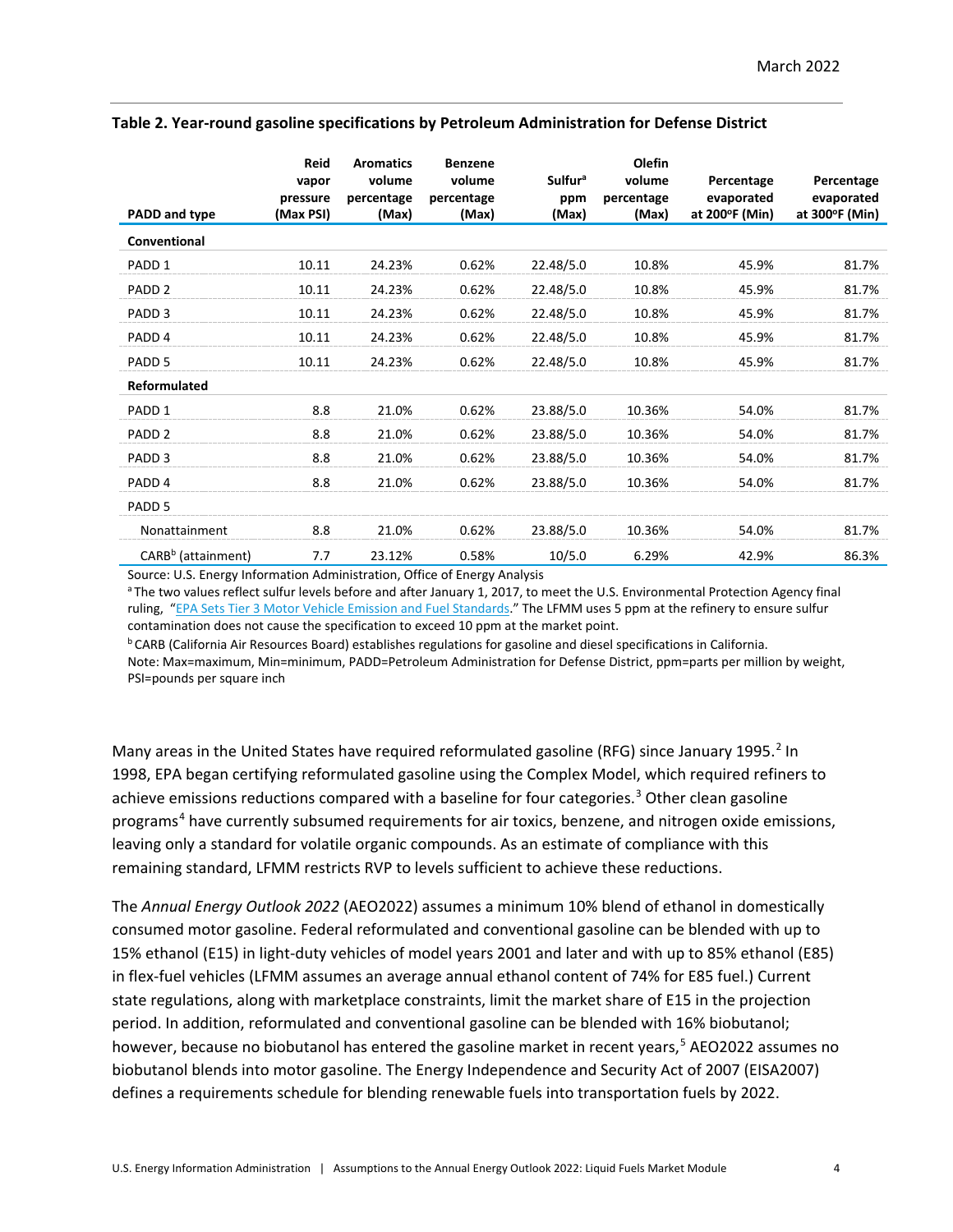Although RVP limitations are in effect during the summer and, typically differ by consuming region, the LFMM does not represent RVP at this level of detail. Instead, the LFMM assumes that the annual average specifications―based on summertime RVP limits, wintertime estimates, and seasonal weights―capture these variations in RVP.

Within the LFMM, total gasoline demand is separated into demand for conventional gasoline and demand for reformulated gasoline by applying assumptions about the annual market shares for each type. In AEO2022, the annual market shares for each region reflect actual 2015 market shares and remain constant throughout the projection period (Table 3).

| <b>Gasoline type</b>  | <b>New</b><br>England | Middle<br>Atlantic | East<br><b>North</b><br>Central | West<br>North<br>Central | South<br><b>Atlantic</b> | East<br>South<br>Central | West<br>South<br>Central | Mountain | Pacific |
|-----------------------|-----------------------|--------------------|---------------------------------|--------------------------|--------------------------|--------------------------|--------------------------|----------|---------|
| Conventional gasoline | 14%                   | 35%                | 81%                             | 85%                      | 83%                      | 95%                      | 69%                      | 82%      | 26%     |
| Reformulated gasoline | 86%                   | 65%                | 19%                             | 15%                      | 17%                      | 5%                       | 31%                      | 18%      | 74%     |

#### **Table 3. Percentage in market shares for gasoline types by census division**

Source: U.S. Energy Information Administration, Office of Energy Analysis

Note: Data derived from Form EIA-782C, *Monthly Report of Prime Supplier Sales of Petroleum Products Sold for Local Consumption*, January–December 2015. As of January 2007, oxygenated gasoline is included within conventional gasoline.

### *Distillate, residual, and jet fuel specifications and market shares*

Distillate fuel in the LFMM consists of low sulfur diesel, ultra-low sulfur diesel (ULSD), and heating oil. Residual fuel is represented as high and low sulfur residual fuel. Jet fuel is kerosene-based jet fuel. The quality specifications required for each of these fuels include (Table 4):

- Sulfur content
- Aromatics and cetane levels
- American Petroleum Institute (API) gravity
- Freeze point index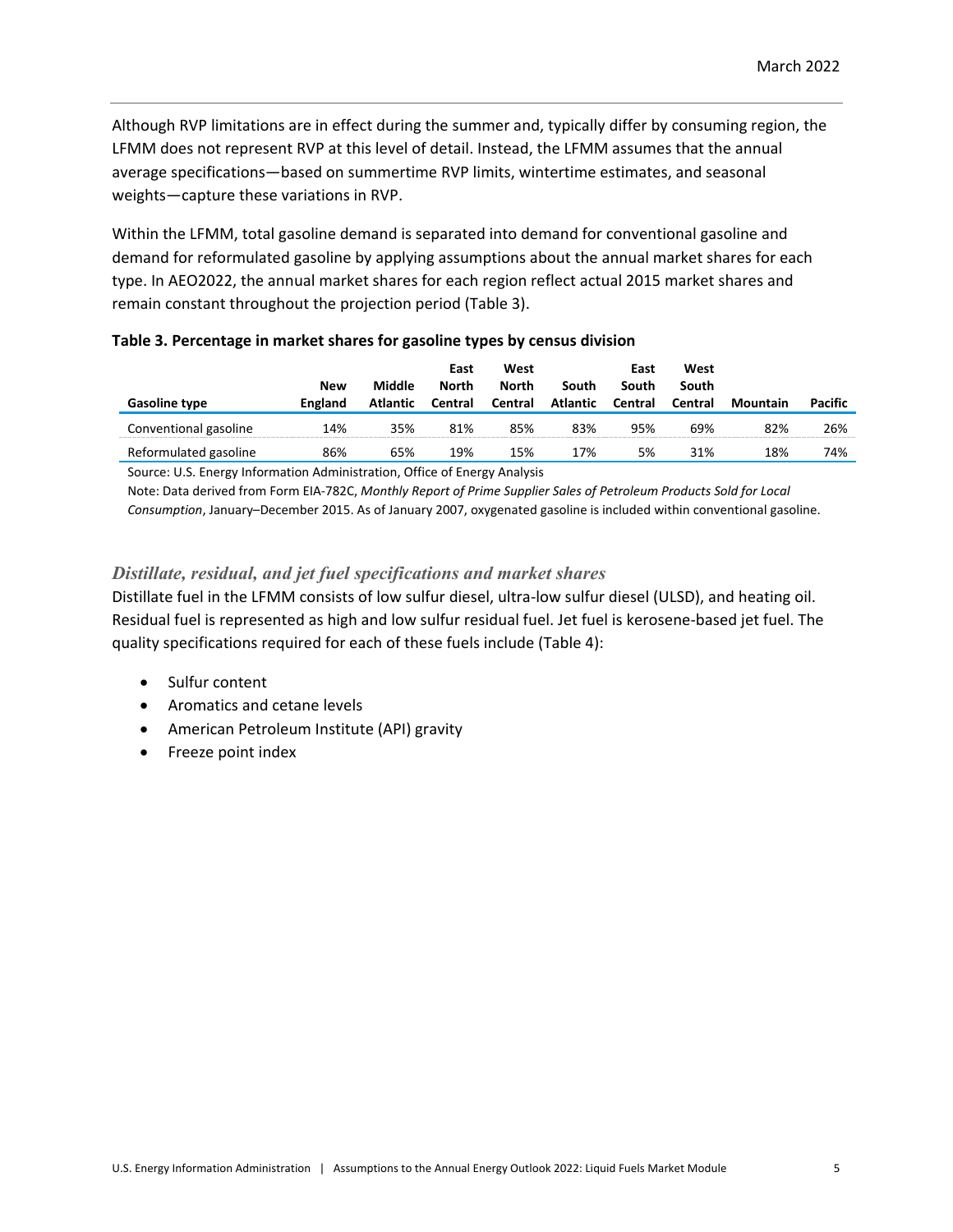| Type                             | Freeze<br>point<br>index<br>(max) | Sulfur<br>ppm<br>(max) | <b>API</b> <sup>a</sup><br>gravity<br>(max) | <b>Aromatics</b><br>volume<br>percentage<br>(max) | Cetane<br>index<br>(min) |
|----------------------------------|-----------------------------------|------------------------|---------------------------------------------|---------------------------------------------------|--------------------------|
|                                  |                                   |                        |                                             |                                                   |                          |
| <b>CARB</b> diesel               | 24.35                             | 10 <sup>b</sup>        | $37.0^\circ$                                | 10%                                               | 53                       |
| Ultra-low sulfur<br>diesel       | 24.35                             | 15                     | $37.0^\circ$                                | 35%                                               | 40                       |
| Low sulfur diesel                | 24.35                             | 500                    | $37.0^\circ$                                | 40%                                               | 40                       |
| Heating oil<br>Ultra-low sulfur  | 24.35                             | 3,000                  | $37.0^\circ$                                | 100%                                              |                          |
| heating oil                      | 24.35                             | 15                     | $37.0^\circ$                                | 35%                                               | 40                       |
| Jet fuel<br>Low sulfur residual  | 28.77                             | 3,000                  | $51.1^\circ$                                | 29%                                               |                          |
| fuel oil<br>High sulfur residual |                                   | 5,000                  | $12.39^\circ$                               |                                                   |                          |
| fuel oil                         |                                   | 29,000                 | $13.62^{\circ}$                             |                                                   |                          |

#### **Table 4. Year-round distillate and residual fuel specifications**

Source: U.S. Environmental Protection Agency, [MARPOL Annex VI and the Act To Prevent Pollution From Ships \(APPS\);](https://www.epa.gov/enforcement/marpol-annex-vi-and-act-prevent-pollution-ships-apps) International Maritime Organization, In Focus: Sulfur 2020 – [cutting Sulphur dioxide emissions;](https://www.imo.org/en/MediaCentre/HotTopics/Pages/Sulphur-2020.aspx) Electronic Code of Federal Regulations, Part 80—Regulations of Fuels and Fuel Additives[, item 80.520 Motor Vehicle Diesel Fuel Standards and](https://www.ecfr.gov/cgi-bin/text-idx?SID=315e9b5a8ae1c6e8d47ca31d11f8827b&mc=true&node=pt40.17.80&rgn=div5#sg40.19.80_1514_680_1519.sg16)  [Requirements;](https://www.ecfr.gov/cgi-bin/text-idx?SID=315e9b5a8ae1c6e8d47ca31d11f8827b&mc=true&node=pt40.17.80&rgn=div5#sg40.19.80_1514_680_1519.sg16) S&P Global, Platts[, Specifications Guide, Americas Refined Oil Products,](https://www.spglobal.com/platts/PlattsContent/_assets/_files/en/our-methodology/methodology-specifications/americas-refined-oil-products-methodology.pdf) 2020; U.S. Energy Information Administration, Office of Energy Analysis, analyst judgment

<sup>a</sup> American Petroleum Institute

<sup>b</sup> The LFMM uses 10 ppm for CARB (California Air Resources Board) diesel at the refinery to ensure sulfur contamination does not cause the specification to exceed 15 ppm at the market point.

 $c$  -- = not applicable

In the LFMM, ULSD is differentiated from other distillates to account for highway diesel regulations related to the Clean Air Act Amendments of 1990 (CAAA90). This ruling currently limits sulfur in ULSD to 15 ppm. AEO2022 also incorporates the nonroad, locomotive, and marine (NRLM) diesel regulation finalized in May 2004 for large refiners and importers. The final NRLM rule established a new ULSD limit of 15 ppm for nonroad diesel by mid-2010. In addition, for locomotive and marine diesel, the rule established a ULSD limit of 15 ppm in mid-2012.

In NEMS, California's share of diesel demand in the Pacific region (Census Division 9) is required to meet CARB standards for diesel. The CARB standards currently limit sulfur to 15 ppm. However, the LFMM sets the CARB diesel sulfur requirement to 10 ppm at the refinery to ensure sulfur contamination does not cause the specification to exceed 15 ppm when purchased.

In NEMS, diesel and heating oil demands are provided as an aggregate distillate demand for each enduse sector. The LFMM developed a methodology to parse the distillate demand into ULSD and heating oil. The LFMM assumes demand for ULSD is the sum of total transportation distillate demand, 78% of industrial distillate demand, and 67% of commercial distillate demand. The LFMM also differentiates ultra-low sulfur heating oil demands as required in some states:

- **Connecticut**
- Delaware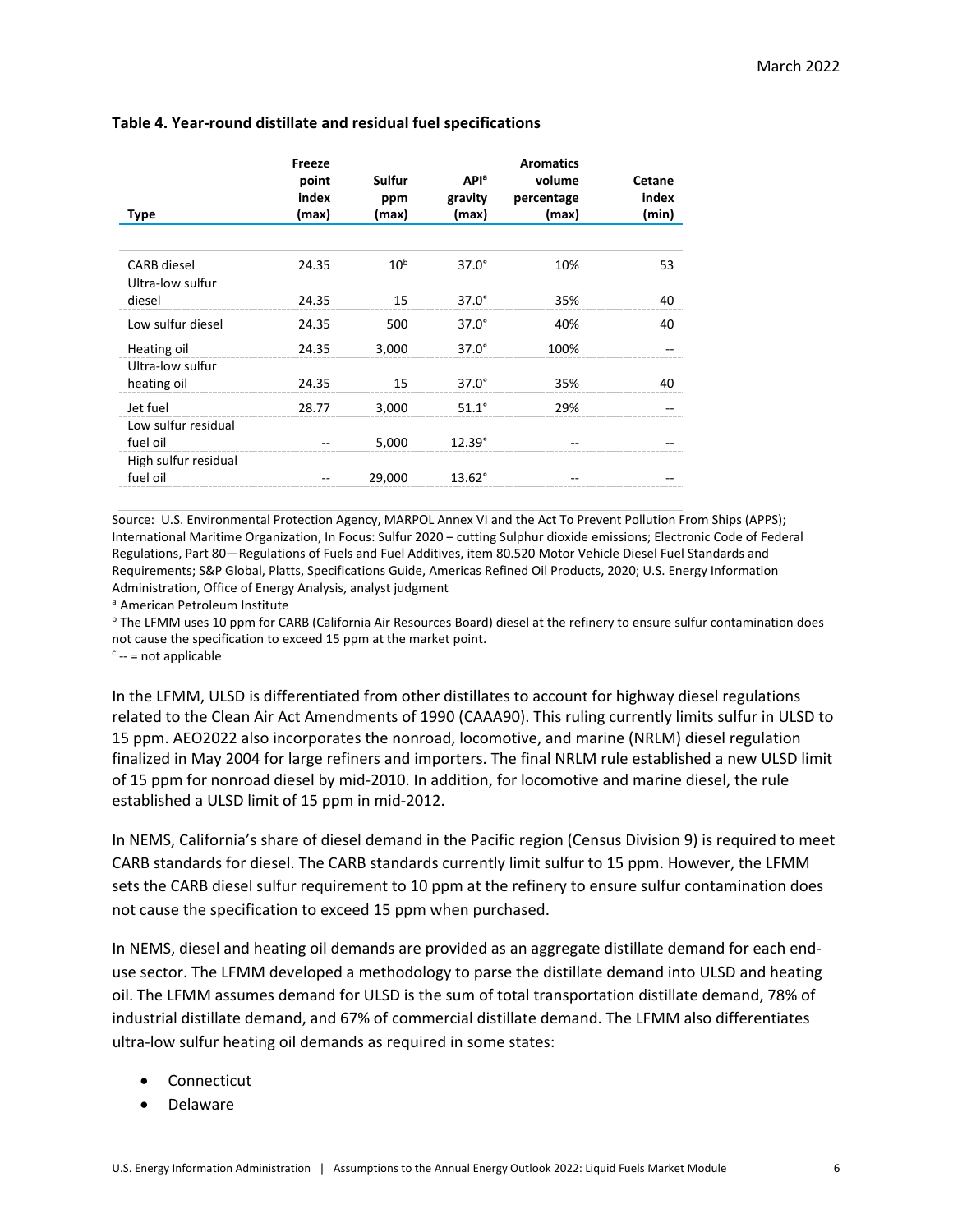- Maine
- Massachusetts
- New Hampshire
- New Jersey
- New York
- Rhode Island
- Vermont

Beginning in 2020, the International Maritime Organization's MARPOL Annex 6 rule requires marine vessels traveling in specified international waters to have reduced sulfur emissions, either by adding scrubbers to their high sulfur residual fuel-fired engines or by switching to a compliant lower sulfur fuel mix (low sulfur residual, ULSD, or a combination). Although the LFMM does not directly represent the export of fuel specific for use by international marine vessels to meet MARPOL requirements, it does model low sulfur residual and ULSD production and allows for exports of each to the global international market. In addition, the Transportation Demand Module (TDM) provides the LFMM with demand for any fuel purchased at U.S. ports by marine vessels.

# *End-use product prices*

End-use petroleum product prices are based on marginal costs of production plus production-related fixed costs, distribution costs, and taxes. The marginal costs of production are determined within the LP and represent variable costs of production, including additional costs for meeting reformulated fuels provisions of CAAA90. The LFMM implicitly assumes environmental costs associated with controlling pollution at refineries in the annual update of the refinery investment costs for the processing units.

The costs of distributing and marketing petroleum products are represented by adding product-specific distribution costs to the marginal refinery production costs (product wholesale prices). The distribution costs are obtained from a set of base distribution markups and are defined for each census division (Table 5).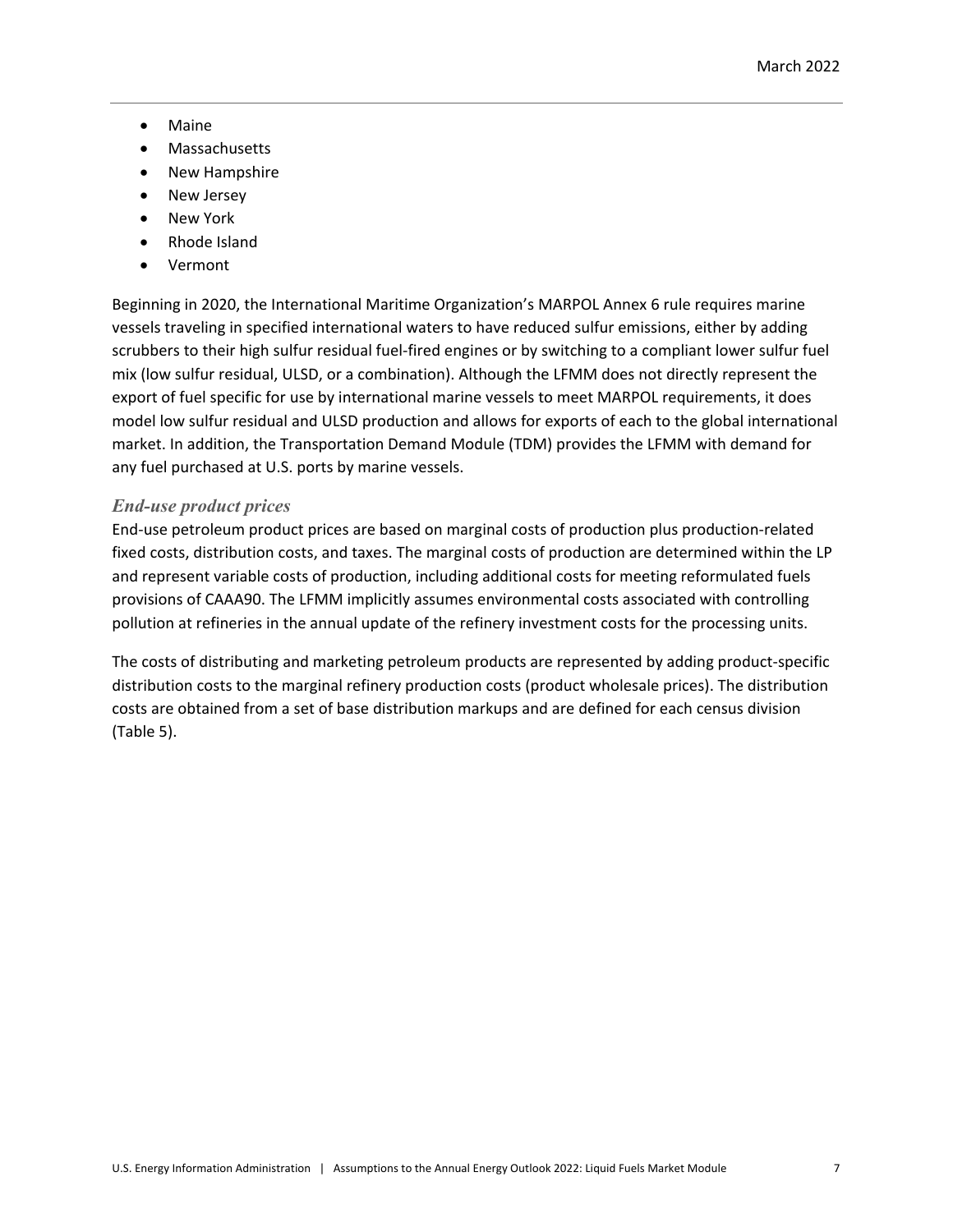#### **Table 5. Petroleum product end-use markups by sector and census division**

2021 dollars per gallon

|                                           |                |                 |              |              | <b>Census division</b> |          |          |          |                |
|-------------------------------------------|----------------|-----------------|--------------|--------------|------------------------|----------|----------|----------|----------------|
|                                           |                |                 | East         | West         |                        | East     | West     |          |                |
|                                           | <b>New</b>     | <b>Middle</b>   | <b>North</b> | <b>North</b> | South                  | South    | South    |          |                |
| Sector and product                        | <b>England</b> | <b>Atlantic</b> | Central      | Central      | <b>Atlantic</b>        | Central  | Central  | Mountain | <b>Pacific</b> |
| <b>Residential sector</b>                 |                |                 |              |              |                        |          |          |          |                |
| Distillate fuel oil                       | \$1.06         | \$1.21          | \$0.00       | \$0.00       | \$1.15                 | \$1.10   | \$0.93   | \$0.76   | \$1.19         |
| Kerosene                                  | \$0.00         | \$0.97          | \$1.06       | \$1.06       | \$0.90                 | \$1.58   | \$0.98   | \$1.14   | \$0.00         |
| Liquefied petroleum gases                 | \$1.50         | \$1.46          | \$1.02       | \$0.96       | \$1.33                 | \$1.47   | \$1.22   | \$0.92   | \$1.14         |
| <b>Commercial sector</b>                  |                |                 |              |              |                        |          |          |          |                |
| Distillate fuel oil                       | \$0.73         | \$0.41          | \$0.00       | \$0.00       | \$0.42                 | \$0.41   | \$0.36   | \$0.55   | \$0.59         |
| Gasoline                                  | \$0.60         | \$0.48          | \$0.42       | \$0.44       | \$0.44                 | \$0.42   | \$0.38   | \$0.43   | \$0.62         |
| Kerosene                                  | \$0.00         | \$1.00          | \$1.05       | \$1.07       | \$0.89                 | \$1.48   | \$0.78   | \$1.09   | \$0.00         |
| Liquefied petroleum gases                 | \$0.51         | \$0.55          | \$0.52       | \$0.52       | \$0.00                 | \$0.54   | \$0.55   | \$0.40   | \$0.30         |
| Low sulfur residual fuel oil              | \$0.00         | $-50.08$        | \$0.00       | \$0.00       | \$0.16                 | \$0.00   | \$0.48   | \$0.00   | \$0.00         |
| <b>Utility sector</b>                     |                |                 |              |              |                        |          |          |          |                |
| Distillate fuel oil                       | \$0.21         | \$0.76          | \$0.00       | \$0.00       | \$0.53                 | \$0.19   | \$0.21   | \$0.64   | \$0.55         |
| Low sulfur residual fuel oil <sup>a</sup> | \$0.00         | \$0.10          | \$0.00       | \$0.00       | \$0.04                 | $-50.04$ | $-50.54$ | \$0.00   | \$0.65         |
| <b>Transportation sector</b>              |                |                 |              |              |                        |          |          |          |                |
| Distillate fuel oil                       | \$0.47         | \$0.58          | \$0.47       | \$0.36       | \$0.43                 | \$0.42   | \$0.39   | \$0.46   | \$0.83         |
| E85 <sup>b</sup>                          | \$0.25         | \$0.27          | \$0.27       | \$0.22       | \$0.22                 | \$0.17   | \$0.17   | \$0.27   | \$0.41         |
| Gasoline                                  | \$0.29         | \$0.31          | \$0.30       | \$0.25       | \$0.25                 | \$0.19   | \$0.20   | \$0.31   | \$0.48         |
| High and low sulfur residual              |                |                 |              |              |                        |          |          |          |                |
| fuel oil <sup>a</sup>                     | \$0.00         | $-50.04$        | \$0.07       | $-50.43$     | $-50.18$               | $-50.26$ | $-50.45$ | \$0.00   | \$1.31         |
| Jet fuel                                  | \$0.01         | \$0.03          | \$0.03       | \$0.07       | \$0.03                 | \$0.01   | \$0.04   | \$0.01   | \$0.00         |
| Liquefied petroleum gases                 | \$0.34         | \$0.51          | \$1.29       | \$1.30       | \$0.15                 | \$1.20   | \$0.95   | \$0.79   | \$0.80         |
| <b>Industrial sector</b>                  |                |                 |              |              |                        |          |          |          |                |
| Asphalt and road oil                      | \$0.00         | \$0.00          | \$0.00       | \$0.00       | \$0.00                 | \$0.00   | \$0.00   | \$0.00   | \$0.00         |
| Distillate fuel oil                       | \$0.61         | \$0.43          | \$0.00       | \$0.00       | \$0.61                 | \$0.53   | \$0.51   | \$0.63   | \$0.66         |
| Gasoline                                  | \$0.60         | \$0.49          | \$0.48       | \$0.45       | \$0.45                 | \$0.42   | \$0.38   | \$0.45   | \$0.54         |
| Kerosene                                  | \$0.00         | \$0.26          | \$0.21       | \$0.16       | \$0.16                 | \$0.73   | \$0.09   | \$0.55   | \$0.00         |
| Liquefied petroleum gases <sup>a</sup>    | \$1.01         | \$1.08          | \$0.57       | \$0.58       | \$0.83                 | \$0.49   | $-50.16$ | \$0.73   | \$0.40         |
| Low sulfur residual fuel oil <sup>a</sup> | \$0.00         | $-50.09$        | \$0.00       | \$0.00       | \$0.22                 | \$0.32   | \$0.42   | \$0.05   | \$0.00         |

Source: U.S. Energy Information Administration, Office of Energy Analysis

Note: Data from markups are based on Form EIA-782A, *Refiners'/Gas Plant Operators' Monthly Petroleum Product Sales Report;* Form EIA-782B*, Resellers'/Retailers' Monthly Petroleum Report Product Sales Report;* Form EIA-923*, Power Plant Operations Report starting in 2008;* Form EIA-759, *Monthly Power Plant Report;* EIA, *State Energy Data Report 2017, Consumption (January 2019);* EIA, *State Energy Data 2017: Prices and Expenditures* (January 2019); and Form FERC-423*, Monthly Report of Cost and Quality of Fuels for Electric Plants before 2008*

a Negative values indicate that average end-use sales prices were less than wholesale prices. This difference often occurs with residual fuel, which is produced as a byproduct when crude oil is refined to make higher-value products such as gasoline and heating oil.

b E85 refers to a blend of 85% ethanol (renewable) and 15% motor gasoline (non-renewable). To address cold-starting issues, the percentage of ethanol varies seasonally. An annual average ethanol content of 74% is used.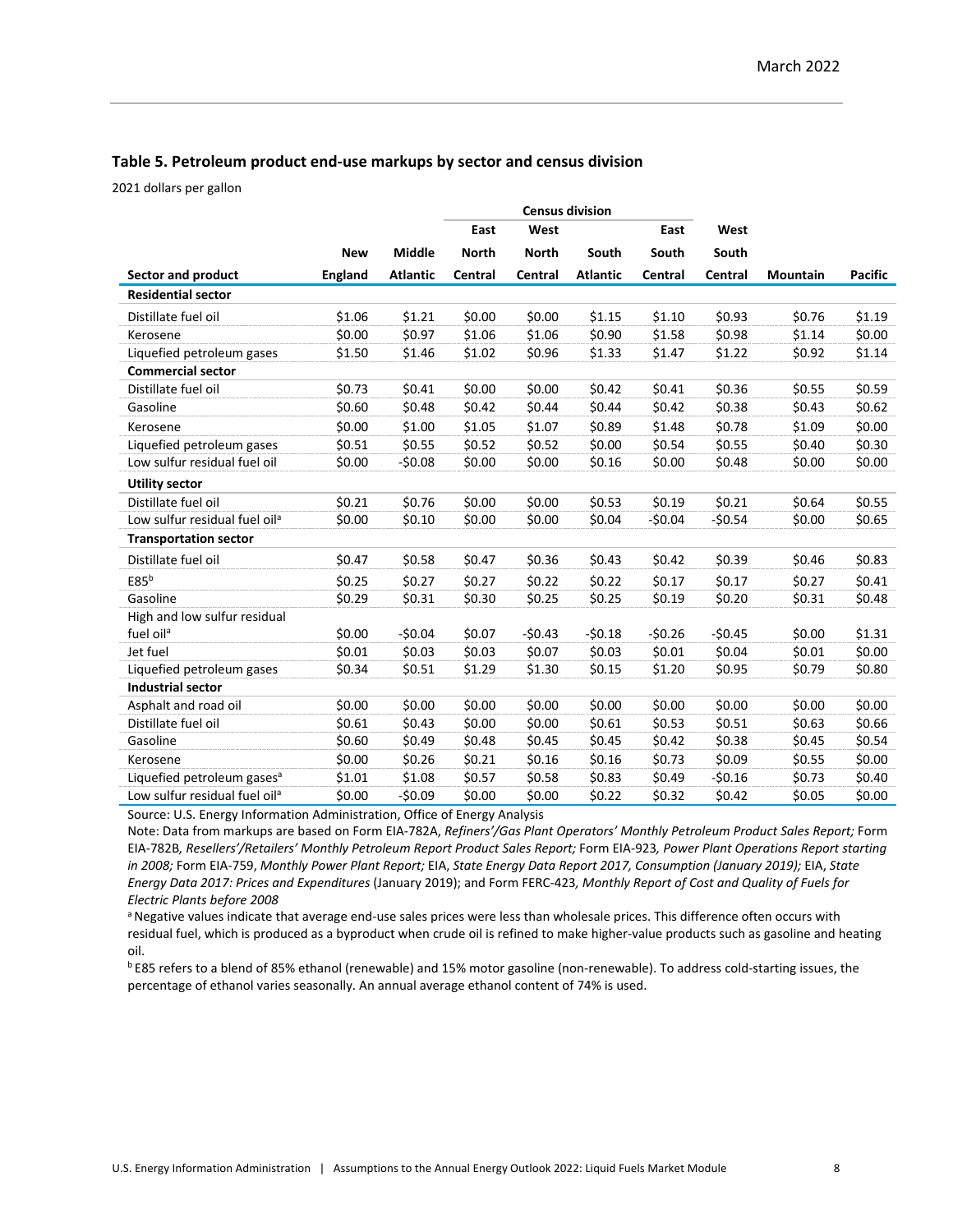State, local, and federal taxes are also added to transportation fuels to determine final end-use prices(Tables 6 and 7). Tax trend analysis indicates that state taxes increase at the rate of inflation; therefore, state taxes are held constant in real terms throughout the projection period. This assumption extends to local taxes, which we assume to average 1% of motor gasoline prices. [6](#page-21-5) We assume federal taxes remain at current levels, in line with the overall AEO2022 assumption of current laws and regulations. Federal taxes are not held constant in real terms but are deflated as follows:

Federal Tax  $_{product, year}$  = Current Federal Tax  $_{product}$  /GDP Deflator  $_{year}$ 

#### **Table 6. State and local taxes on petroleum transportation fuels by census division**

2021 dollars per gallon

|                        |                       |                           |                                 | <b>Census division</b>          |                          |                          |                          |          |         |
|------------------------|-----------------------|---------------------------|---------------------------------|---------------------------------|--------------------------|--------------------------|--------------------------|----------|---------|
|                        | <b>New</b><br>England | Middle<br><b>Atlantic</b> | East<br><b>North</b><br>Central | West<br><b>North</b><br>Central | South<br><b>Atlantic</b> | East<br>South<br>Central | West<br>South<br>Central | Mountain | Pacific |
| Gasoline <sup>a</sup>  | \$0.30                | \$0.46                    | \$0.34                          | \$0.24                          | \$0.31                   | \$0.27                   | \$0.21                   | \$0.24   | \$0.59  |
| Diesel                 | \$0.32                | \$0.55                    | \$0.40                          | \$0.25                          | \$0.31                   | \$0.25                   | \$0.21                   | \$0.27   | \$0.54  |
| Liquefied<br>petroleum |                       |                           |                                 |                                 |                          |                          |                          |          |         |
| gases                  | \$0.15                | \$0.15                    | \$0.22                          | \$0.23                          | \$0.22                   | \$0.21                   | \$0.17                   | \$0.17   | \$0.07  |
| E85 <sup>b</sup>       | \$0.26                | \$0.27                    | \$0.21                          | \$0.20                          | \$0.17                   | \$0.18                   | \$0.18                   | \$0.19   | \$0.31  |
| Jet fuel               | \$0.00                | \$0.08                    | \$0.02                          | \$0.07                          | \$0.04                   | \$0.06                   | \$0.16                   | \$0.04   | \$0.03  |

Source: American Petroleum Institute, *[State Motor Fuel Taxes by State](http://www.api.org/oil-and-natural-gas/consumer-information/motor-fuel-taxes)*, January 2020; Federation of Tax Administrators, *[State Excise Taxes](https://www.taxadmin.org/tax-rates#mf)*, January 2021

<sup>a</sup> Tax also applies to gasoline consumed in the commercial and industrial sectors.

b E85 refers to a blend of 85% ethanol (renewable) and 15% motor gasoline (non-renewable). To address cold-starting issues, the percentage of ethanol varies seasonally. An annual average ethanol content of 74% is used.

#### **Table 7. Federal taxes**

nominal dollars per gallon

| Product     | Тах     |
|-------------|---------|
| Gasoline    | \$0.184 |
| Diesel      | \$0.242 |
| Jet fuel    | \$0.043 |
| <b>EQ5ª</b> | \$0.196 |

Source: Omnibus Budget Reconciliation Act of 1993 (H.R. 2264); Tax Payer Relief Act of 1997 (PL 105-34), *Clean Fuels Report* (Washington, DC, April 1998), and Energy Policy Act of 2005 (PL 109-58) a E85 refers to a blend of 85% ethanol (renewable) and 15% motor gasoline (non-renewable). To address cold-starting issues, the percentage of ethanol varies seasonally. An annual average ethanol content of 74% is used.

Note: Th[e IRS Internal Revenue Bulletin 2006-43.p](http://www.irs.gov/pub/irs-irbs/irb06-43.pdf)df is available online.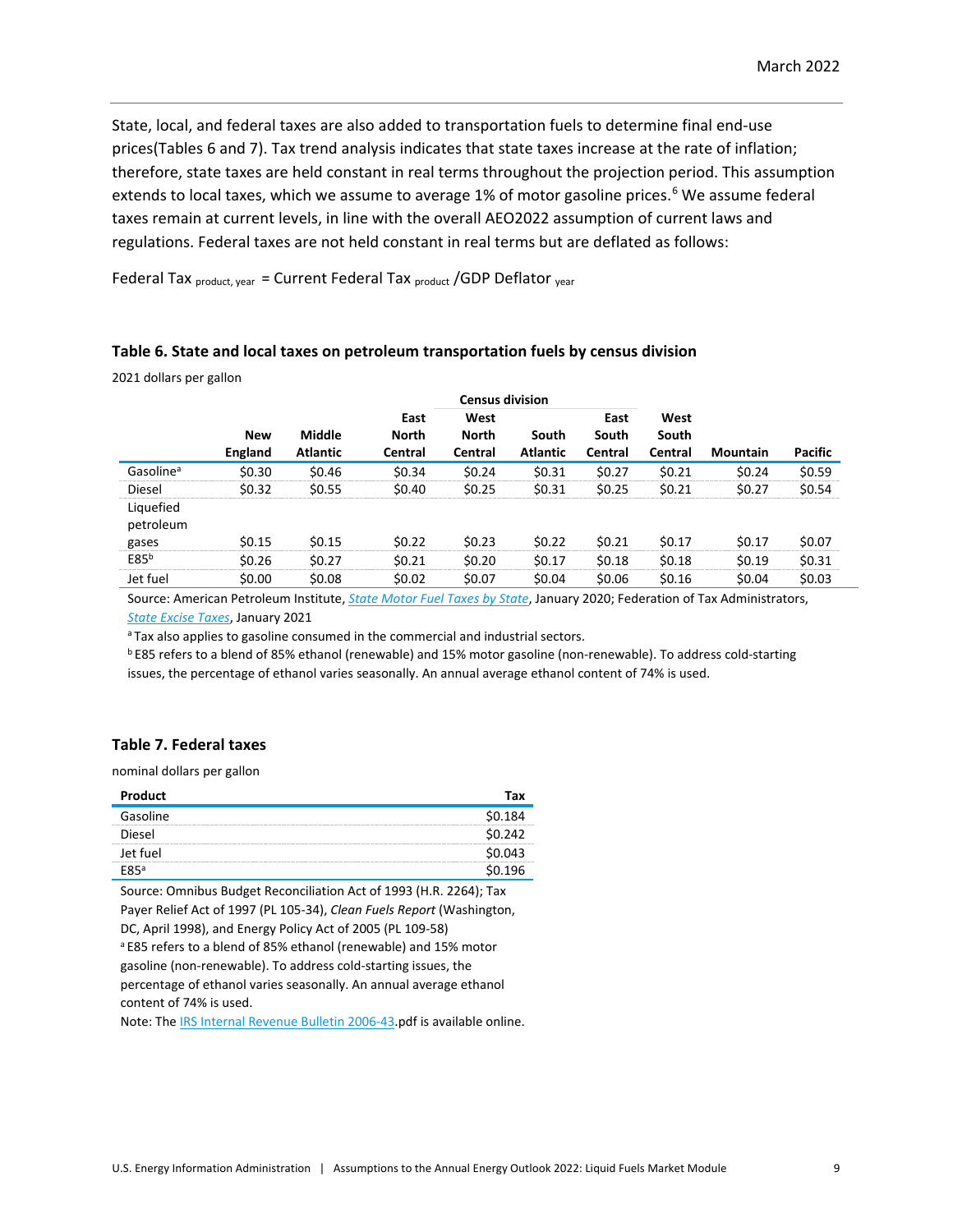### *Crude oil quality*

In the LFMM, the quality of crude oil is characterized by average API gravity and sulfur levels. Both domestic and imported crude oil are divided into 11 categories, as defined by the ranges of gravity and sulfur (Table 8).

### **Table 8. Crude oil specifications**

| <b>Crude oil categories</b> | Crude oil designation | Sulfur (percentage) | <b>Gravity (degrees API)</b>              |
|-----------------------------|-----------------------|---------------------|-------------------------------------------|
| API 50°+                    | Light sweet           | $< 0.5\%$           | API≥50°                                   |
| API 40°-50°                 | Light sweet           | $< 0.5\%$           | $40^{\circ}$ $\leq$ API $<$ 50 $^{\circ}$ |
| API 35°-40° sweet           | Light sweet           | $< 0.5\%$           | 35°≤API<40°                               |
| API $35^\circ$ + sour       | Light sour            | ≥0.5%               | $API \geq 35^{\circ}$                     |
| API 27°-35° med-sour        | Medium med-sour       | $< 1.1\%$           | $27^{\circ}$ $\leq$ API $<$ 35 $^{\circ}$ |
| API 27°-35° sour            | Medium sour           | $\geq 1.1\%$        | $27^{\circ}$ $\leq$ API $<$ 35 $^{\circ}$ |
| API<27° sweet               | Heavy sweet           | $< 1.1\%$           | AP <sub>27</sub> °                        |
| API<27° sour                | Heavy sour            | $\geq 1.1\%$        | $API < 27^\circ$                          |
| California                  | California            | $1.1\% - 2.6\%$     | AP <sub>27</sub> °                        |
| Syncrude                    | Syncrude              | $< 0.5\%$           | $API \geq 35^{\circ}$                     |
| DilBit/SynBit               | DilBit/SynBit         | $>1.1\%$            | $API < 27^\circ$                          |
|                             |                       |                     |                                           |

Source: U.S. Energy Information Administration, *[U.S. Crude Oil Production to 2025: Updated Projection](http://www.eia.gov/analysis/petroleum/crudetypes/) of Crude Types,* May 28, 2015

Note: Syncrude=synthetic crude oil from oil sands; Dilbit/Synbit=bitumen diluted with lighter petroleum products or synthetic crude oil; API=American Petroleum Institute

A composite crude oil with the appropriate yields and qualities is developed for each category by averaging the characteristics of specific crude oil streams in the category. Each category includes both domestic and foreign crude oil, which are used to determine category characteristics. For each category's domestic crude oil volumes, estimates of total regional production are made first. Each region's production is then divided among each of the 11 categories based on that region's distribution of average API gravity and sulfur content. For AEO2022, as allowed under the Consolidated Appropriations Act, 2016,<sup>[7](#page-21-6)</sup> the United States can export all crude oil types. For imported crude oil, the International Energy Module (IEM) provides a separate supply curve for each category.

Under a number of different Acts of Congress, AEO2022 models the required Strategic Petroleum Reserve (SPR) drawdown from 2016 to 2031. We converted the SPR projected sales volumes from fiscal year accounting to calendar year levels by splitting them 25% and 75%, respectively, between the previous calendar year and the current calendar year. In addition, we assume crude oil volumes were 40% light sweet (API 35°–40°, sulfur < 0.5%) and 60% medium sour (API 27°–35°, sulfur ≥ 1.1%).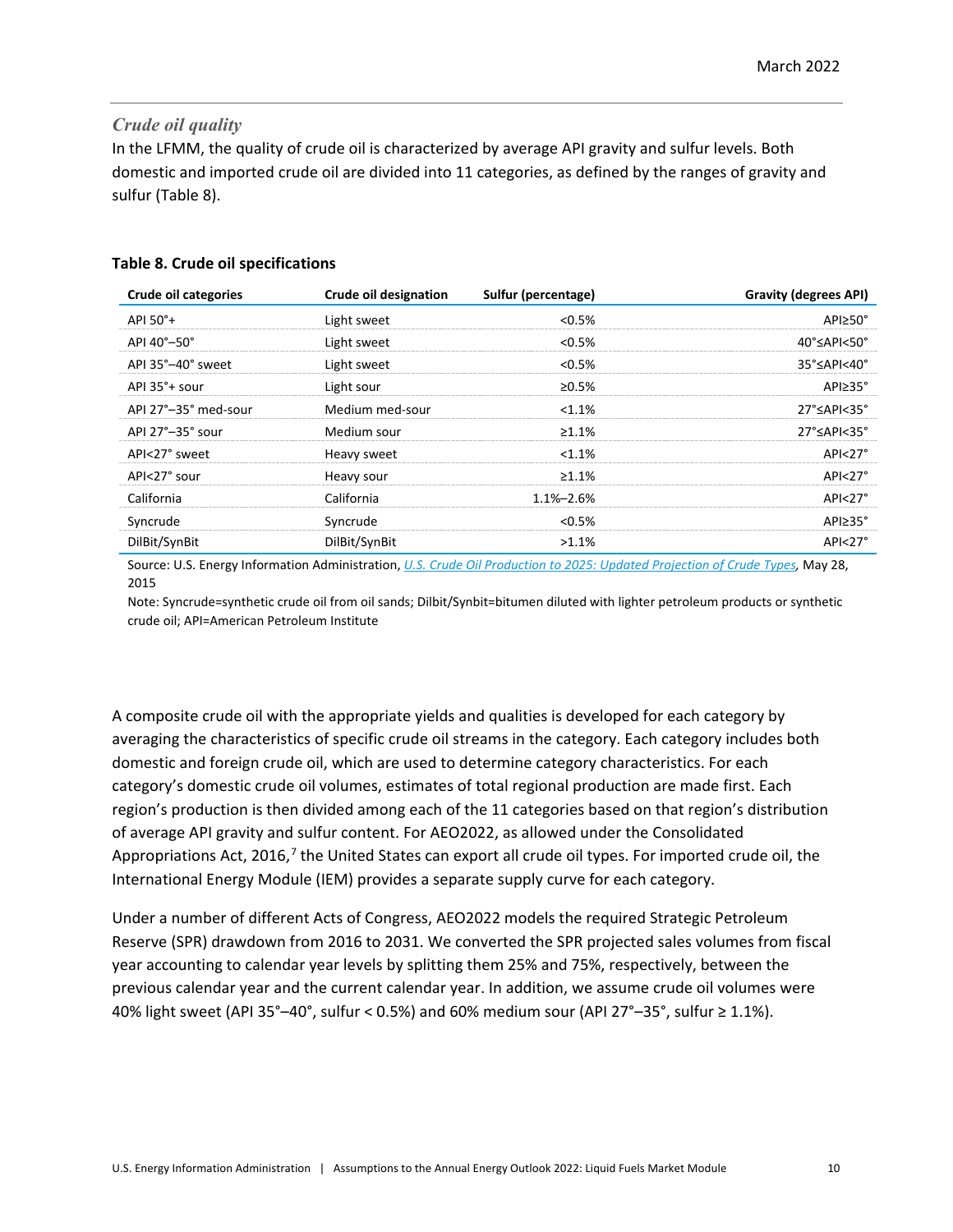### *Capacity expansion*

The LFMM allows for the capacity expansion of all processing unit types. These processing unit types include:

- Distillation units such as:
	- o Atmospheric distillation unit (ADU)
	- o Vacuum distillation unit (VDU)
	- o Condensate splitters
- Secondary processing units such as:
	- o Hydrotreating
	- o Coking
	- o Fluid catalytic cracking
	- o Hydrocracking
	- o Alkylation

Capacity expansion occurs by processing unit, starting from regional capacities established using historical data.

Expansion occurs in the LFMM when the value received from the sale of products that could be produced with new processing capacity exceeds the investment and operating costs of adding this new capacity, plus the cost of purchasing additional feedstock. The investment costs assume a financing ratio of 60% equity and 40% debt and an after-tax return on investment ranging from 6% for building new refinery processing units to more than 13% for higher-risk projects, such as the construction of a coal-toliquids plant.

The LFMM models capacity expansion using a three-period (Periods 1, 2, and 3) planning approach similar to that used in the NEMS Electricity Market Module (EMM). The first two periods contain a single model year (current year and next year), and the third period represents a net present value of the next 19 years in the projection period. The second and third planning periods are used to establish an economic plan for capacity expansion for the next NEMS model year. In Period 2, product demands and legislative requirements must be met. Period 3 acts as leverage in the capacity expansion decision for Period 2, and this decision is controlled by the discount rate assumptions. Larger discount rates increase the net present value (NPV) of revenue and expenditures in earlier periods and decrease the NPV of revenue and expenditure in later periods. The LFMM uses multiple discount rates for the NPV calculation to represent various categories of risk. For AEO2022, the LFMM uses an 18% discount rate.

Capacity expansion is also modeled for the production of:

- Corn and cellulosic ethanol
- Biobutanol
- Biomass pyrolysis oil
- Biodiesel
- Renewable diesel
- Coal-to-liquids
- Gas-to-liquids
- Biomass-to-liquids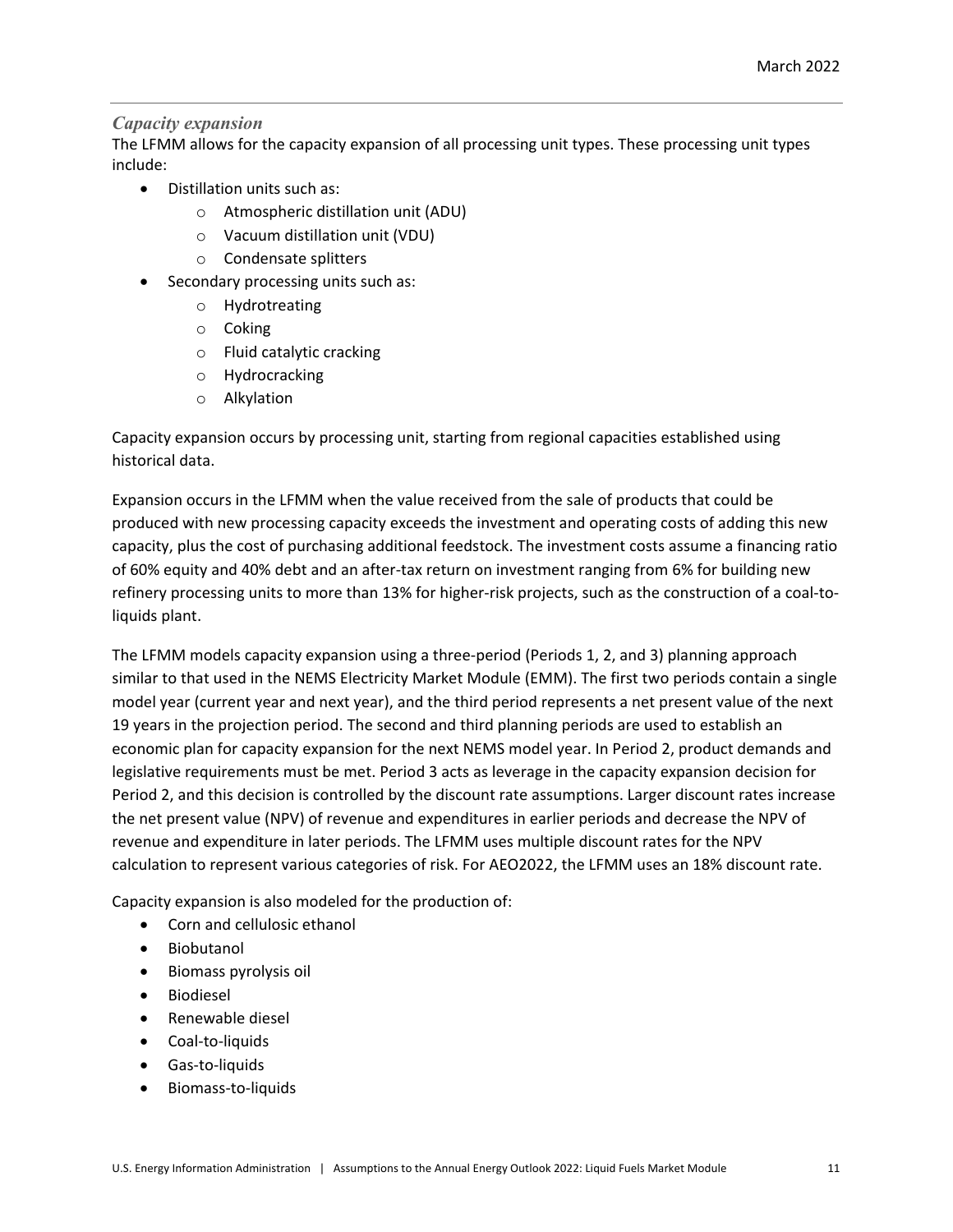All process unit capacity that is scheduled to begin operating in the future is added to existing capacities in their respective start years. The retirement and replacement of existing refining capacity is not explicitly represented in the LFMM.

Capacity utilization of a process unit is the ratio of the actual throughput for a unit to the total capacity for that unit. Throughput for an atmospheric distillation unit (ADU) is typically a blend of crude oils, but historically this througput has included unfinished oil imports at some refineries. Therefore, historical ADU capacity utilization at these refineries includes both crude oil and unfinished oil imports. Because the LFMM processes unfinished oil imports only in secondary units, downstream from the ADU, an assumed historical percentage of the unfinished oils imported to the refinery was included as part of the throughput when calculating the ADU capacity utilization reported in AEO2022.

### *Non-petroleum fuel technology characteristics*

The LFMM explicitly models a number of liquid fuels technologies that do not require petroleum feedstock. These technologies produce both fuel-grade products for blending with traditional petroleum products and alternative feedstock for the traditional petroleum refinery (Table 9).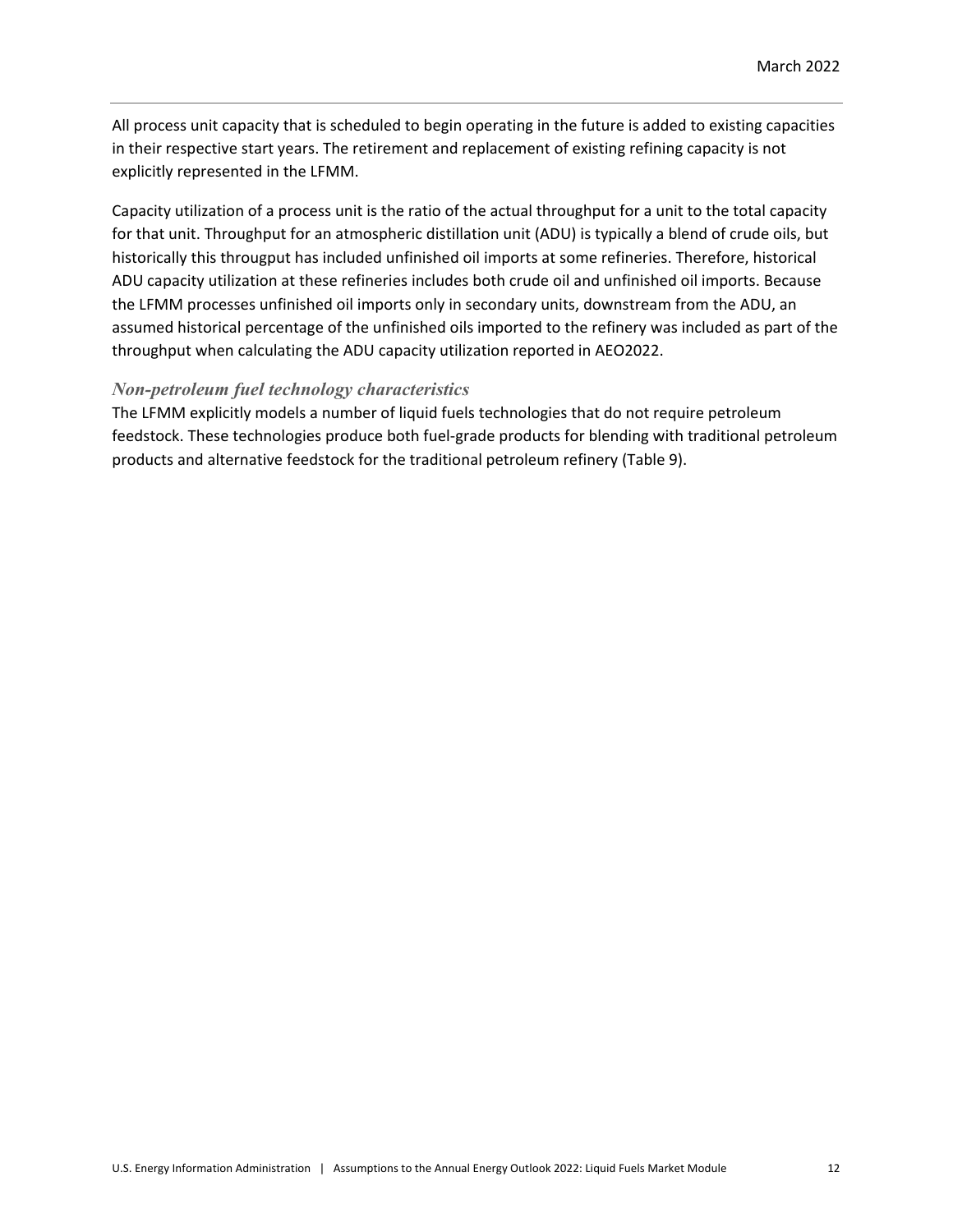### **Table 9. Alternative fuel technology product type**

|                                       |                         |                      | <b>Product yield</b>      |
|---------------------------------------|-------------------------|----------------------|---------------------------|
| <b>Technology</b>                     | <b>Product type</b>     | <b>Feedstock</b>     | (percentage by volume)    |
| <b>Biochemical</b>                    |                         |                      |                           |
| Corn ethanol                          | Fuel grade              | Corn                 | 100% ethanol              |
| Advanced grain ethanol                | Fuel grade              | Grain                | 100% ethanol              |
| Cellulosic ethanol                    | Fuel grade              | Stover               | 100% ethanol              |
| Biobutanol                            | Fuel grade              | Corn                 | 100% biobutanol           |
| <b>Thermochemical catalytic</b>       |                         |                      |                           |
|                                       |                         |                      |                           |
|                                       |                         | Yellow or white      | 98.5% biodiesel           |
| Methyl ester biodiesel                | Fuel grade              | grease, or seed oil  | 1.5% glycerol             |
|                                       |                         |                      | 98% renewable diesel      |
|                                       |                         | Yellow or white      | 2% renewable naphtha      |
| Non-ester renewable diesel            | Fuel grade              | grease, or seed oil  |                           |
|                                       |                         | Agriculture residue, |                           |
|                                       |                         | forest residue, or   | 60% distillate            |
| Pyrolysis                             | Fuel grade              | urban wood waste     | 40% naphtha               |
| <b>Thermochemical Fischer-Tropsch</b> |                         |                      |                           |
|                                       |                         |                      | 52% diesel                |
|                                       |                         |                      | 23% kerosene              |
|                                       |                         |                      | 24.5% naphtha             |
|                                       | Fuel grade and refinery | Natural gas          | 0.5% liquid petroleum gas |
| Gas-to-liquids (GTL)                  | feed                    |                      | (LPG)                     |
|                                       |                         |                      | 51% diesel                |
|                                       | Fuel grade and refinery |                      | 21% kerosene              |
| Coal-to-liquids (CTL)                 | feed                    | Coal                 | 28% naphtha               |
|                                       |                         |                      | 22% diesel                |
|                                       | Fuel grade and refinery |                      | 46% kerosene              |
| Biomass-to-liquids (BTL)              | feed                    | <b>Biomass</b>       | 32% naphtha               |

Source: U.S. Energy Information Administration, Office of Energy Analysis

Estimates of capital and operating costs corresponding to specified nameplate capacities for these technologies are shown in Table 10. The cost data are defined assuming a 2021 base year and we represent the data in 2021 dollars using the gross domestic product (GDP) deflator in NEMS, as needed.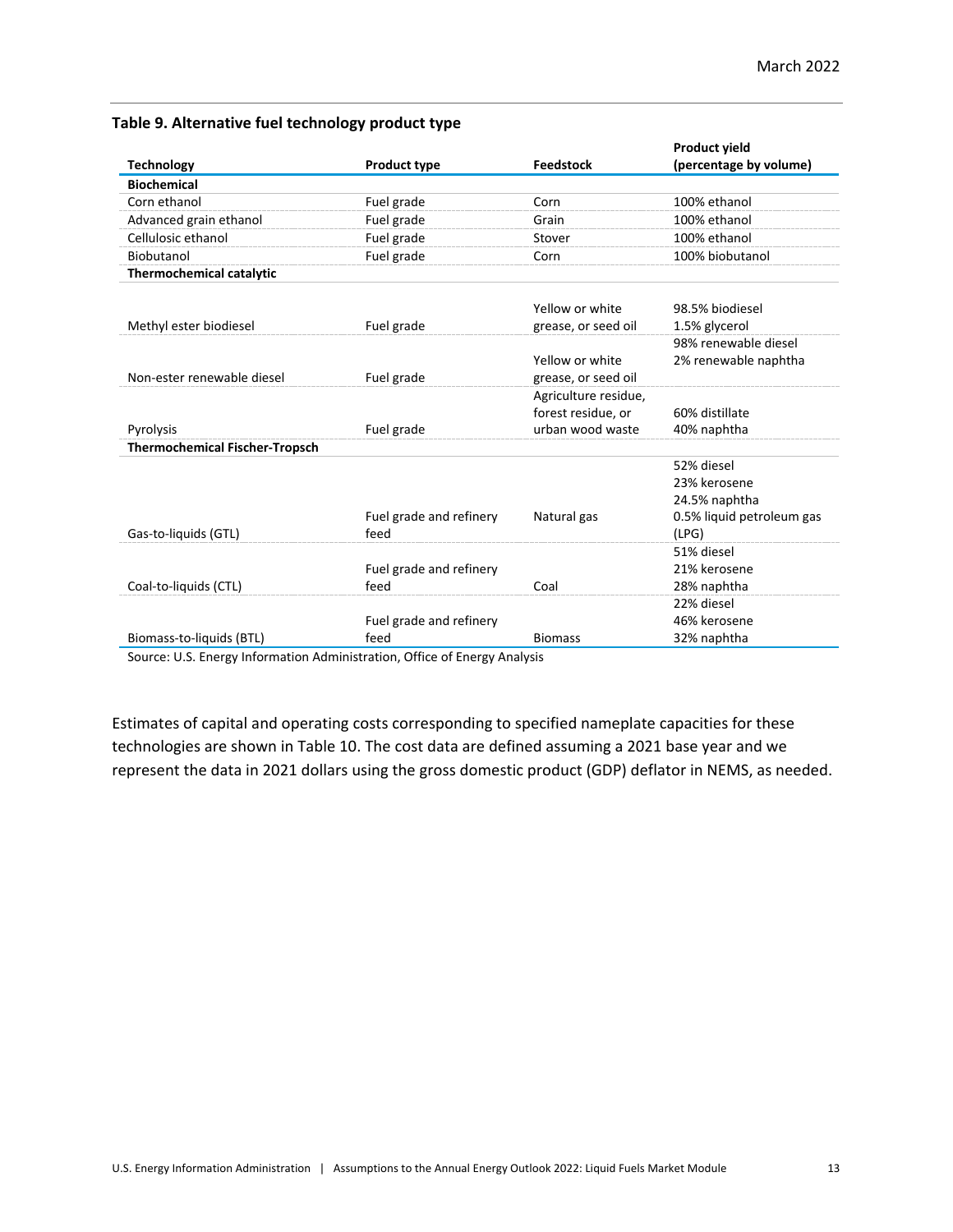### **Table 10. Non-petroleum fuel technology characteristics<sup>a</sup>**

| AEO2022<br>2025 basis (2021\$)                 | Nameplate<br>capacity <sup>b</sup><br>b/sd | Overnight<br>capital cost <sup>c</sup><br>\$/b/sd | Thermal<br>efficiency <sup>d</sup><br>percentage | <b>Utilization</b><br>rate <sup>e</sup><br>percentage | Cost of<br>capital <sup>f</sup><br>(WACC)<br>percentage | Fixed<br><b>0&amp;M</b><br>cost <sup>g</sup><br>\$/d/b/sd | Non-<br>feedstock<br>variable<br>O&M cost <sup>h</sup><br>\$/b |
|------------------------------------------------|--------------------------------------------|---------------------------------------------------|--------------------------------------------------|-------------------------------------------------------|---------------------------------------------------------|-----------------------------------------------------------|----------------------------------------------------------------|
| <b>Biochemical</b>                             |                                            |                                                   |                                                  |                                                       |                                                         |                                                           |                                                                |
| Corn ethanol                                   | 6,800                                      | \$27,500                                          | 49%                                              | 100%                                                  | 11%                                                     | \$7                                                       | \$7                                                            |
| Advanced grain ethanol                         | 3,400                                      | \$65,500                                          | 49%                                              | 100%                                                  | 11%                                                     | \$20                                                      | \$3                                                            |
| Cellulosic ethanol                             | 4,400                                      | \$206,600                                         | 28%                                              | 85%                                                   | 11%                                                     | \$42                                                      | \$1                                                            |
| Biobutanol (retrofit of corn ethanol<br>plant) | 6,500                                      | \$14,300                                          | 62%                                              | 90%                                                   | 11%                                                     | \$2                                                       | \$7                                                            |
| <b>Thermochemical catalytic</b>                |                                            |                                                   |                                                  |                                                       |                                                         |                                                           |                                                                |
| Methyl ester biodiesel (FAME)                  | 1,200                                      | \$29,800                                          | 21%                                              | 100%                                                  | 11%                                                     | \$23                                                      | \$8                                                            |
| Non-ester renewable diesel (NERD)              | 2,100                                      | \$42,300                                          | 21%                                              | 95%                                                   | 11%                                                     | \$24                                                      | \$8                                                            |
| Pyrolysis                                      | 5,200                                      | \$420,400                                         | 60%                                              | 90%                                                   | 11%                                                     | \$73                                                      | \$7                                                            |
| <b>Thermochemical Fischer-Tropsch</b>          |                                            |                                                   |                                                  |                                                       |                                                         |                                                           |                                                                |
| Gas-to-liquids (GTL)'                          | 24,000                                     | \$209,300                                         | 55%                                              | 85%                                                   | 11%                                                     | \$36                                                      | \$10                                                           |
| Coal-to-liquids (CTL)                          | 24,000                                     | \$260,500                                         | 49%                                              | 85%                                                   | 14%                                                     | \$44                                                      | \$12                                                           |
| Biomass-to-liquids (BTL)                       | 6,000                                      | \$474,700                                         | 38%                                              | 85%                                                   | 11%                                                     | \$78                                                      | \$8                                                            |

Source: U.S. Energy Information Administration, Office of Energy Analysis

a This table is based on the *Annual Energy Outlook 2022* (AEO2022) Reference case projections for year 2025.

<sup>b</sup>*Nameplate capacity* is the expected size of a unit based on historical builds and engineering estimations. Capacity amounts are provided on an output basis.

<sup>c</sup>*Overnight capital cost* is given in unit costs, relative to nameplate capacity, and we define this category as the cost of a project with no interest incurred or as the lump sum cost of a project as if it were completed overnight. It excludes additional costs from optimism on the first unit and cost reductions on the *n*th unit as a result of learning effects (for example, new technology) (Table 11).

<sup>d</sup>*Thermal efficiency* represents the ratio of the combustive energy of the products to the combustive energy of the feedstock used to produce the products.

<sup>e</sup>*Utilization rate* represents the expected annual production divided by the plant capacity divided by 365 days.

<sup>f</sup>*Cost of capital* is the weighted average cost of capital (WACC) during construction and lifetime operations. We use this term with the plant lifetime and overnight capital cost to compute an amortized unit capital cost (\$/b/sd for a year).

<sup>g</sup>*Fixed operations and maintenance (O&M) cost* and *non-feedstock variable O&M cost* affect the annual costs (\$/year) and units costs (\$/b). h These costs are for a Gulf Coast facility. We expect higher costs in other regions, particularly Alaska.

b/sd=barrels per stream day

\$/b/sd=dollars per barrel per stream day

\$/d/b/sd=(dollars per day) per (barrel per stream day)

Note: For all technologies listed, we assume length of construction to be 4 years and plant lifetime to be 20 years. Length of construction affects the interest that accrues during construction, and plant lifetime affects the amortized cost of capital. Values from this table come from analysis of reports and discussions with various sources from industry, government, and the U.S. Department of Energy's Fuel Offices and National Laboratories. These values represent the cost and performance of typical plants under normal operating conditions for each technology. The Notes and Sources section lists key sources we reviewed.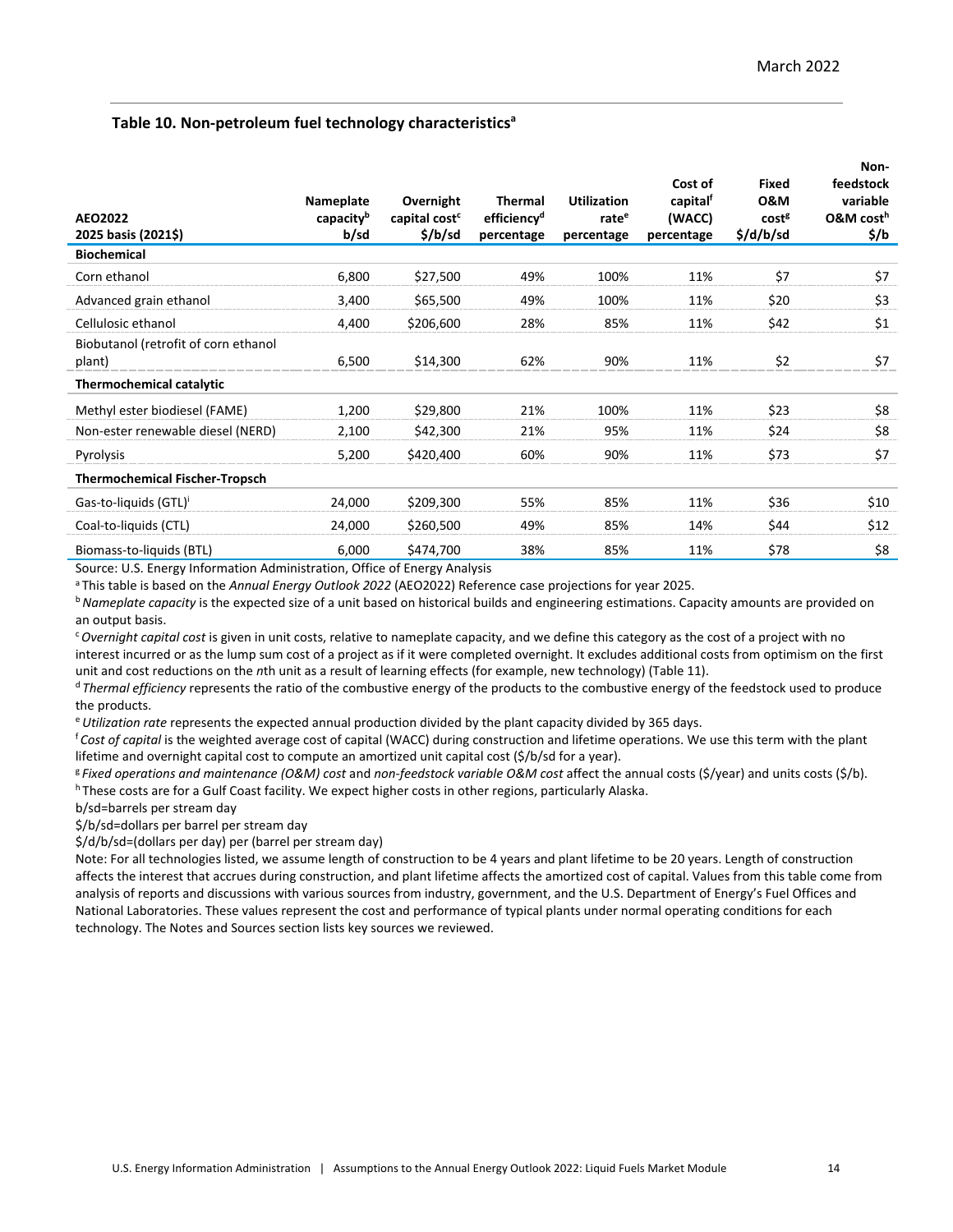Overnight capital cost is the anticipated cost of completing a project from start to finish, including working capital but excluding time-related costs, such as accrued interest and depreciation of assets (that is, the lump sum cost of a project as if it were completed overnight). Because some components of technologies have not yet been proven on a commercial scale, we apply a technology optimism factor to the assumed first-of-a-kind overnight capital cost. This factor is a multiplier that increases the first-of-akind plant cost (for example, 1.2 for biomass-to-liquids). The multiplier is an estimate of the underestimated construction errors and underestimated costs in building the first full-scale commercial plant. As experience is gained (after building the first four units), the technology optimism factor is gradually reduced to 1.0, after which the overnight capital cost may be reduced as a result of learning (reflected through new technology).

The learning function has the nonlinear form:

$$
OC(C) = a^*C^{-b},
$$

where C is the cumulative capacity (or number of standard-sized units) for each technology component, and OC represents the overnight capital cost expected with cumulative capacity C of the technology

The learning function in NEMS is determined at a component level. Each new technology is broken into its major components, and we identify each component as revolutionary, evolutionary, or mature. We assume different learning rates for each component, based on the level of construction experience with the component. In the case of the LFMM, the second and third phases of a technology will have evolutionary or revolutionary (fast) and mature (slower) learning components, depending on the mix (percentage) of new and mature processes that make up a particular technology.

The progress ratio (pr) is related to the speed of learning or learning rate (LR) (for example, how much costs decline for every doubling of capacity). The reduction in capital cost for every doubling of cumulative capacity (that is, LR) is an exogenous input parameter for each component. The progress ratio and LR are related by:

 $pr = 2^{-b} = (1 - LR)$ 

The parameter *b* is calculated from the second half of the equality above:

 $b = (ln(1-LR)/ln(2))$ 

The parameter *a* is computed from initial overnight cost and capacity conditions of the nonlinear learning curve:

 $a = OC (Co)/Co^{-b}$ 

Note that Co (or (k+1) in Table 11) is the assumed cumulative capacity, which is the number of units built as of the beginning of the current period or year plus one. In addition, OC (Co) is factored into two components: unadjusted overnight capital costs and the learning type fraction (*m* in Table 11).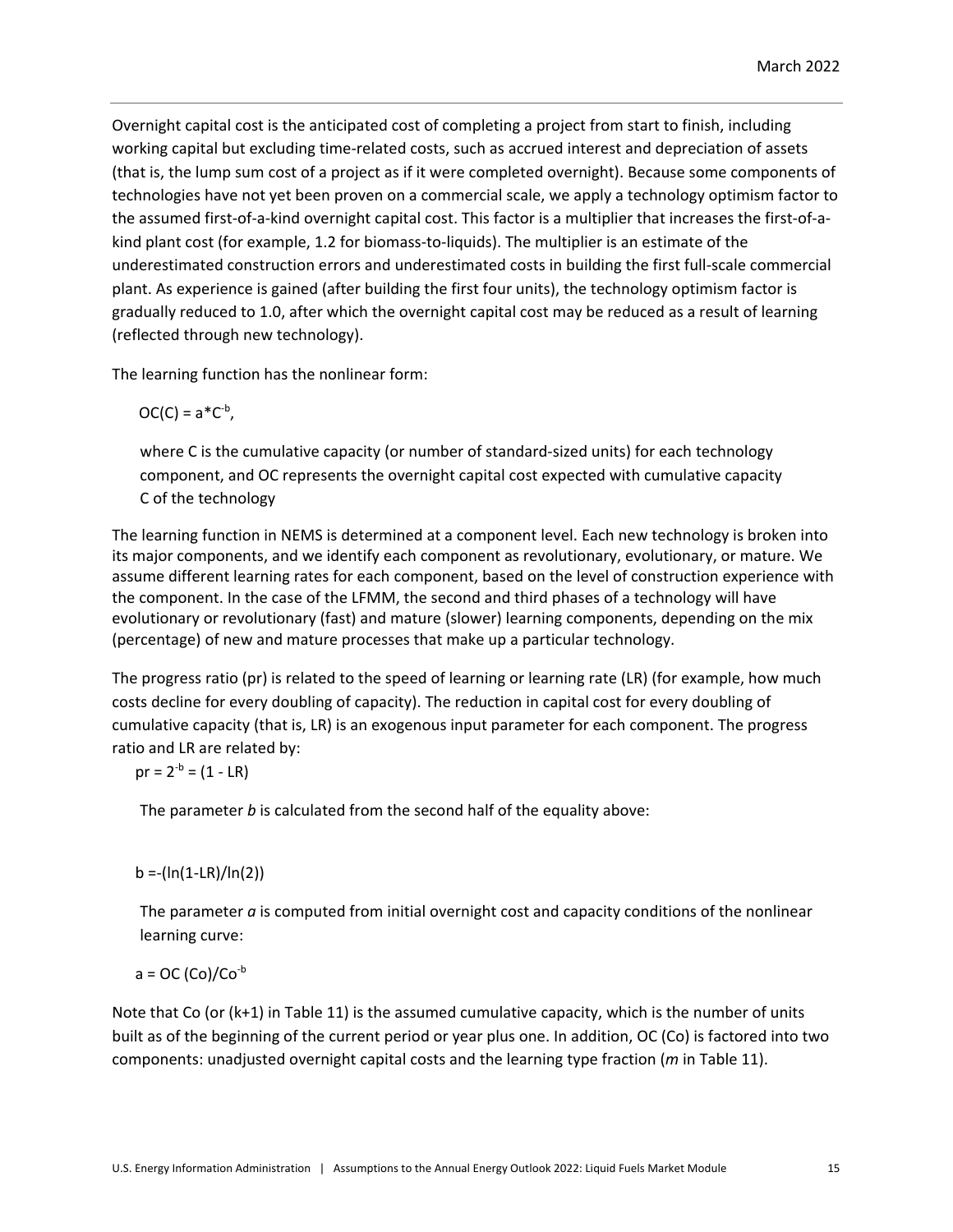In the LFMM, both parameters *a* and *b* are calculated offline for each advanced process unit, maturity phase, and learning speed (fast and slow), and they are read into the model as input values.

We expect the capital cost to decline as new technology matures, reflecting the principle of *learn by doing* and manufacturing experience. This principle is implemented in the LFMM much like the methodology used in the EMM. The learning occurs in three phases. The first phase is represented by the linear phaseout of optimism (and some revolutionary learning) for the first four plants (so that the optimism factors for the fifth and later plants are 1.0). The non-linear learning function shown above is used for the second (up to 32 plants built) and third (beyond 32 plants) phases.

We assessed each technology to determine the mix of technological maturity of each component (revolutionary, evolutionary, or mature). This assessment was used to define what percentage (m) of the cost would decline slowly (slow meaning mature) versus quickly (fast meaning evolutionary or revolutionary) as a result of learning. Next, for each learning category (fast and slow), EIA assumes a rate of learning (f) (in other words, a percentage reduction in overnight capital cost for every doubling of cumulative capacity).

The overall learning factor is the weighted combination of the fast and slow learning factors (OC), weighted by the percentage that each component represents of the technology. Model parameters for both optimism (first-of-a-kind) and learning (after the fourth unit is built) for applicable technologies appear in Table 11.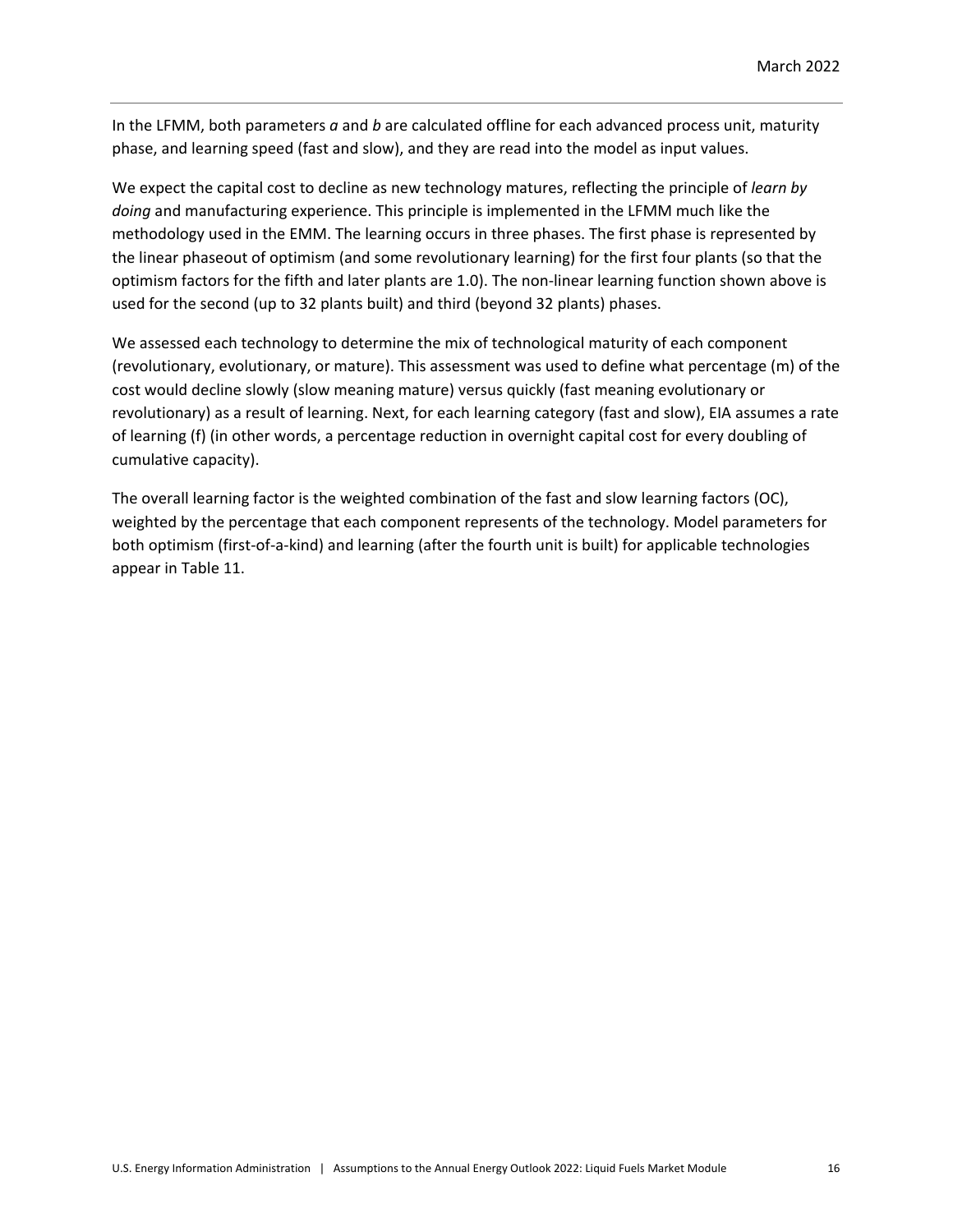|                          |                                               | Phase 1                  | Phase 2           |      | Phase 3        |      |
|--------------------------|-----------------------------------------------|--------------------------|-------------------|------|----------------|------|
|                          |                                               | 1st-of-a-kind            | 5th-of-a-kind     |      | 32nd-of-a-kind |      |
| <b>Technology type</b>   | Cumulative plants (k)                         | optimism                 | fast <sup>a</sup> | slow | fast           | slow |
| All technology types     | Cumulative plants (k)                         | < 4                      | 4                 | 4    | 32             | 32   |
|                          | Optimism factor and<br>revolutionary learning | 1.20                     | 1.0               | 1.0  | 1.0            | 1.0  |
| Cellulosic ethanol       | Learning type fraction (m)                    | --                       | 33%               | 67%  | 33%            | 67%  |
|                          | Learning rate (f)                             | --                       | 0.25              | 0.10 | 0.10           | 0.05 |
|                          | Optimism factor and<br>revolutionary learning | 1.20                     | 1.0               | 1.0  | 1.0            | 1.0  |
| Pyrolysis                | Learning type fraction (m)                    | --                       | 33%               | 67%  | 33%            | 67%  |
|                          | Learning rate (f)                             | --                       | 0.25              | 0.10 | 0.10           | 0.05 |
|                          | Optimism factor and<br>revolutionary learning | 1.20                     | 1.0               | 1.0  | 1.0            | 1.0  |
| Biomass-to-liquids (BTL) | Learning type fraction (m)                    | $-$                      | 15%               | 85%  | 15%            | 85%  |
|                          | Learning rate (f)                             | $-$                      | 0.10              | 0.01 | 0.10           | 0.01 |
|                          | Optimism factor and<br>revolutionary learning | 1.15                     | 1.0               | 1.0  | 1.0            | 1.0  |
| Coal-to-liquids (CTL)    | Learning type fraction (m)                    | $-$                      | 15%               | 85%  | 15%            | 85%  |
|                          | Learning rate (f)                             | --                       | 0.10              | 0.01 | 0.10           | 0.01 |
|                          | Optimism factor and<br>revolutionary learning | 1.10                     | 1.0               | 1.0  | 1.0            | 1.0  |
| Gas-to-liquids (GTL)     | Learning type fraction (m)                    | --                       | 10%               | 90%  | 10%            | 90%  |
|                          | Learning rate (f)                             | $\overline{\phantom{m}}$ | 0.10              | 0.01 | 0.10           | 0.01 |

#### **Table 11. Non-petroleum fuel technology learning parameters**

Source: U.S. Energy Information Administration, Office of Energy Analysis, analyst judgment

<sup>a</sup> Fast = evolutionary or revolutionary learning; slow = mature learning

Note: Parameters *a* and *b* (see text) are calculated offline

where  $b = \text{func}(f)$  and  $a = \text{func}(k, m, f, b)$ ; -- = not applicable.

### *Biofuels supply*

Supply functions for corn, non-corn grain, and cellulosic biomass feedstocks are available on an annual basis through 2050 for ethanol production (blended into transportation fuel). Supply functions for soy oil, other seed-based oils, and grease are available on an annual basis through 2050 for biodiesel and renewable diesel production. Available ethanol imports and potential ethanol exports are represented by supply and demand curves, respectively.

• Corn feedstock supplies and costs are represented in the LFMM as corn supply curves, defined using U.S. corn supply and cost data and corn-to-ethanol data provided by Polysys in the NEMS Renewable Fuels Module (RFM). Operating costs of corn ethanol plants are from the U.S. Department of Agriculture (USDA) survey of ethanol plant costs. [8](#page-21-7) Energy requirements come from a study about energy consumption by corn and ethanol producers.<sup>[9](#page-21-8)</sup>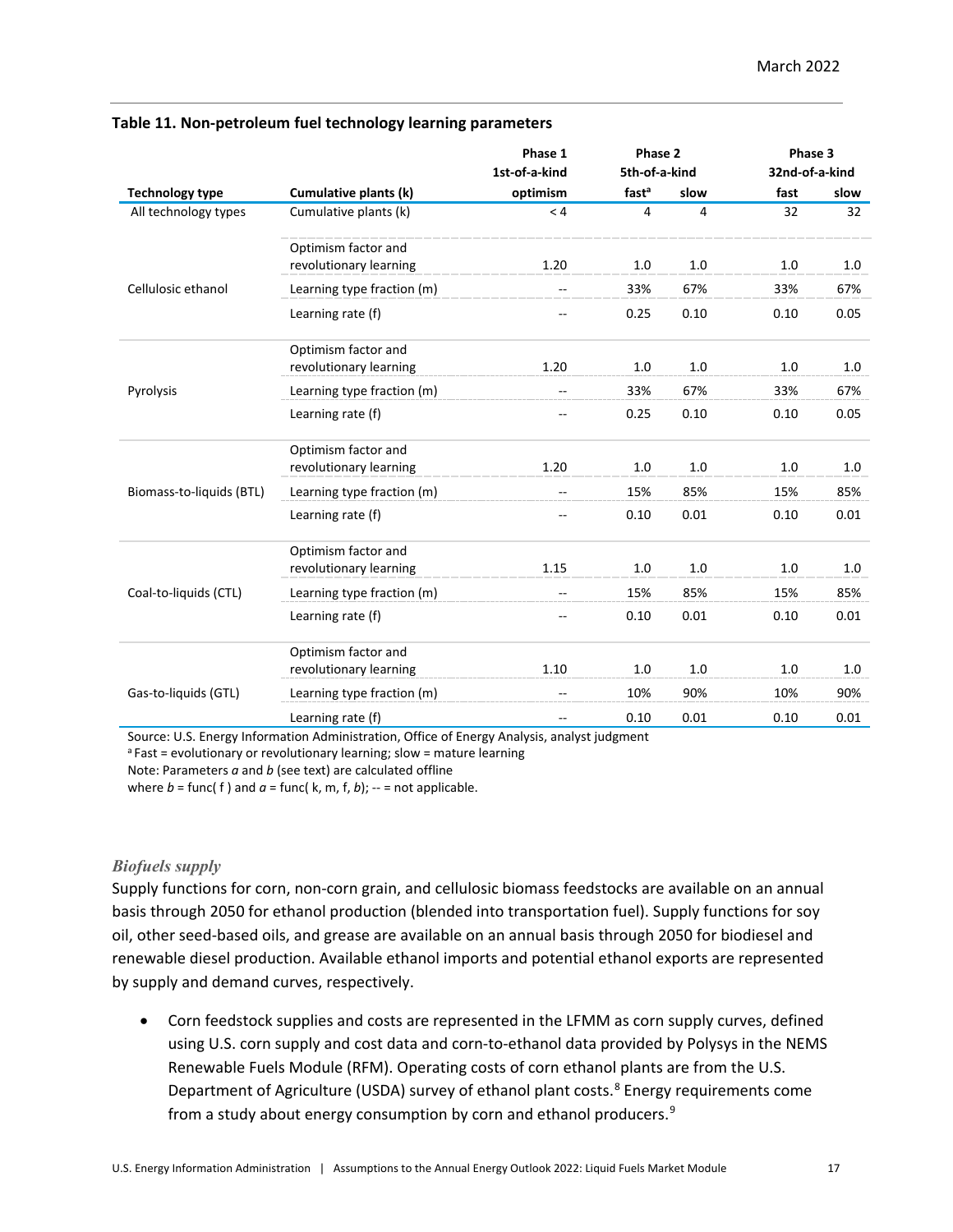- Biodiesel and renewable diesel feedstock supplies include seed oils, yellow grease, and white grease. Seed oils include soybean, cottonseed, sunflower, and canola oils. All seed oil supplies, except soybean oils, are provided externally to NEMS. The price and supply data for soybean oil come from Polysys in the RFM. Based on a 2019 to 2020 estimate by USDA $^{10}$  $^{10}$  $^{10}$  in July 2020, the LFMM assumes that 34.3% of the soybean oil supply is used for biodiesel. The soybean oil price is used as a proxy for defining the price in the seed oil supply curves. The supply data for yellow and white grease available for biodiesel production are a function of regional population, fat production, and an estimate of how much fat is available for biodiesel production. Corresponding costs are about 67.5% of soybean oil supply costs.
- The RFM in NEMS provides cellulosic (biomass) feedstock supply and costs. Initial capital costs for biomass cellulosic ethanol come from a research project that reviewed cost estimates from multiple sources. Operating costs and credits for excess electricity generated at biomass ethanol plants are from a survey of literature.<sup>[11](#page-21-10)</sup>
- Demand curves for ethanol exports allow corn ethanol to be exported. The curve is an isoelastic demand curve built from an initial price, quantity, and elasticity (Po, Qo, eps=-0.4). For historical years, we estimate Po to be 50% higher than the historical domestic wholesale ethanol price, and Po grows 1% each projection year. We assume Qo to grow 2.5% from the previous year, beginning with historical 2019 levels. Po is in dollars per barrel (\$/b), and Qo is in thousand barrels per calendar day (Mb/cd).
- Ethanol import supply curves represent sugarcane ethanol available for import from Brazil. The curve is an isoelastic supply curve built from an initial price, quantity, and elasticity (Po, Qo, eps=0.4). For historical years, we estimate Po to be 2% higher than the historical domestic wholesale ethanol price, and Po grows 2% each projection year. We assume Qo to grow 1% from the previous year, beginning with historical 2019 levels (Po in \$/b, Qo in Mb/cd).
- Modeling the Renewable Fuel Standard (RFS) in EISA2007 required several assumptions:
	- The penetration of cellulosic ethanol into the market is limited before 2023 to several planned projects with aggregate nameplate capacity of about 18.2 million gallons per year. Planned capacity through 2021 for pyrolysis and biomass-to-liquids (BTL) processes is about 46 million gallons per year.
	- Methyl ester biodiesel (FAME) production contributes 1.50 credits toward the advanced mandate.
	- Renewable diesel fuel contributes 1.70 credits toward the biomass-based diesel mandate.
	- Diesel from biomass pyrolysis and Fischer-Tropsch contribute 1.70 credits toward the cellulosic mandate.
	- Cellulosic drop-in gasoline contributes 1.54 credits toward the cellulosic mandate.
	- Imported sugarcane ethanol from Brazil contributes 1 credit and counts toward the advanced renewable mandate.
	- Separate biofuel waivers can be activated for each of the four RFS fuel categories.
	- Renewable diesel and BTL diesel are compatible with diesel engines without significant infrastructure modification (either in vehicles or delivery infrastructure).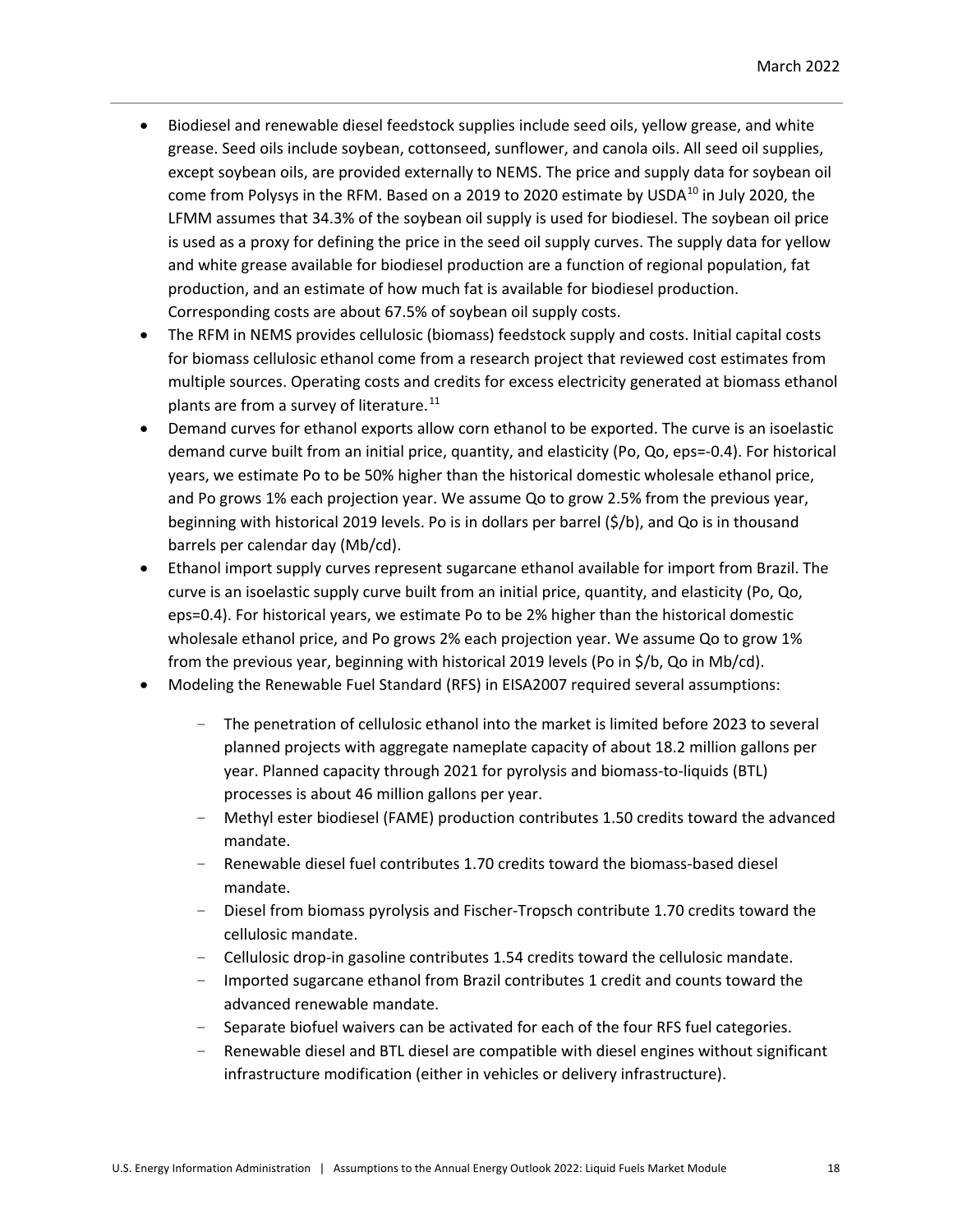- Ethanol is consumed as E10, E15, or E85, with no intermediate blends. The cost of placing E85 pumps at the most economical stations is spread over diesel and gasoline pump costs.
- To accommodate the ethanol requirements, transportation modes are expanded or upgraded for E10, E15, and E85, and we assume most ethanol originates in the Midwest and has nominal transportation costs of a few cents per gallon.
- For E85 dispensing stations, the average cost to retrofit an existing station or to build a new station is about \$160,000 per station (2016 dollars). Interregional transportation is by rail, ship, barge, and truck, and the associated costs are included in the LFMM.
- LFMM does not model all fuels and accounting items that EPA includes in the RFS mandates (for example, biogas, renewable heating fuel imports, renewable identification number [RIN] banking), which is why the LFMM models reduced RFS targets.
- There are no small refinery exemptions modelled for 2021 and onward.

# **Non-petroleum fossil fuel supply**

Gas-to-liquids (GTL) facilities convert natural gas into distillates, and the model assumes they are built if the prices for lower sulfur distillates reach a sufficiently high level to make production of GTL distillates economical. The earliest start date for a GTL facility in the model is set at 2024.

The model assumes coal-to-liquids (CTL) facilities are built when low sulfur distillate prices are high enough to make them economical. The model assumes a 48,000-barrel-per-day CTL facility costs nearly \$7.4 billion in initial capital investment (2016 dollars). These facilities could be built near existing refineries. For the East Coast, potential CTL facilities could be built near the Delaware River Basin; for the Central region, near the Illinois River Basin or near Billings, Montana; and for the West Coast, near Puget Sound in Washington. The model assumes the earliest build date for CTL facilities is 2027.

# **Combined heat and power (CHP)**

Electricity consumption at refineries and other liquid fuels production facilities is a function of the throughput of each unit. Sources of electricity consist of refinery power generation, utility purchases, and CHP from other liquid fuels producers (including cellulosic ethanol, advanced ethanol, and coal- and biomass-to-liquids). The LFMM linear program models power generators and CHP plants as separate units, and they are allowed to compete with purchased electricity. Operating characteristics for these electricity producers are based on historical parameters and available data. Sales to the grid or own-use decisions are made on an economic basis within the LP solution. The price for electricity sales to the grid is set to the marginal energy price for baseload generation (provided by the EMM for each NEMS model year).

# **Short-term methodology**

Our November 2021 *Short-Term Energy Outlook* (STEO) forecasts U.S. petroleum balance and price information for 2021 and 2022 at the national level. The LFMM adopts STEO results for 2021 and 2022, using regional estimates based on the national STEO forecasts.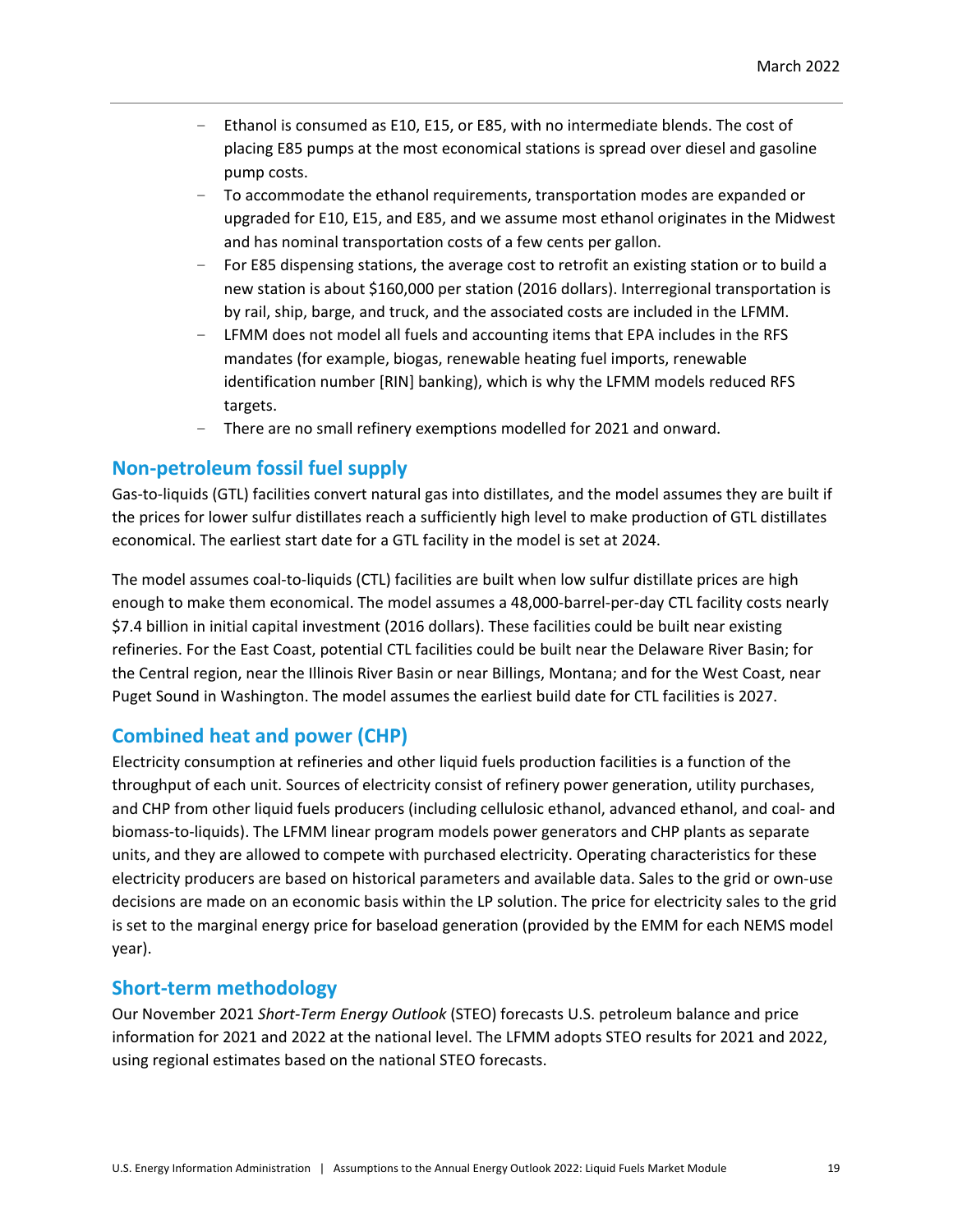# **Legislation and regulation**

The Tax Payer Relief Act of 1997 reduced excise taxes on liquefied petroleum gases and methanol produced from natural gas. The reductions set taxes on these products equal to the federal gasoline tax, based on British thermal units.

Title II of CAAA90 established regulations for oxygenated and reformulated gasoline and on-highway diesel fuel. The LFMM explicitly models these regulations. Reformulated gasoline represented in the LFMM meets the requirements of Phase 2 of the Complex Model, except in the Pacific region where it meets CARB 3 specifications.

AEO2022 reflects EPA's Tier 3 Vehicle Emissions and Fuel Standards, which require the average annual sulfur content of federal gasoline to contain no more than 10 ppm after January 1, 2017. For years before 2017, AEO2022 reflects the Tier 2 Motor Vehicle Emissions Standards and Gasoline Sulfur Control Requirements, which require the average annual sulfur content of all gasoline used in the United States to be no more than 30 ppm.

AEO2022 reflects Heavy-Duty Engine and Vehicle Standards and Highway Diesel Fuel Sulfur Control Requirements. All highway diesel must not contain more than 15 ppm sulfur at the pump.

AEO2022 reflects NRLM diesel requirements that nonroad diesel supplies must not contain more than 15 ppm sulfur. For locomotive and marine diesel, these requirements establishes a NRLM limit of 15 ppm in mid-2012.

AEO2022 represents major provisions in the Energy Policy Act of 2005 (EPACT2005) for the petroleum industry, which includes removing the oxygenate requirement in RFG.

AEO2022 includes provisions outlined in EISA2007 for the petroleum industry, including a Renewable Fuel Standard (RFS) that increases total U.S. consumption of renewable fuels. To account for the possibility that RFS targets might be unattainable at reasonable cost, LFMM includes a provision for purchasing waivers. EISA2007 specifies the price of a cellulosic waiver. The non-cellulosic LFMM RFS waivers function as maximum allowed Renewable Identification Number (RIN) prices. LFMM also assumes that EPA will reduce RFS targets as allowed by the EISA2007 statute.

AEO2022 includes the EPA Mobil Source Air Toxics (MSAT 2) rule, which requires all gasoline products (including reformulated and conventional gasoline) produced at a refinery during a calendar year to contain no more than 0.62% benzene by volume. This requirement does not include gasoline produced or sold in California, which is already covered by the current California Phase 3 Reformulated Gasoline Program.

AEO2022 includes [California's Low Carbon Fuel Standard,](https://ww2.arb.ca.gov/our-work/programs/low-carbon-fuel-standard) which aims to reduce the carbon intensity (CI) of gasoline and diesel fuels in that state by 20% from 2010 through 2030.

AEO2022 incorporates the cap-and-trade program within the California Assembly Bill (AB32), the Global Warming Solutions Act of 2006. The program started January 1, 2012, and enforceable compliance obligations began in 2013. Petroleum refineries receive allowances (calculated in the LFMM) in the capand-trade system based on the volumetric output of: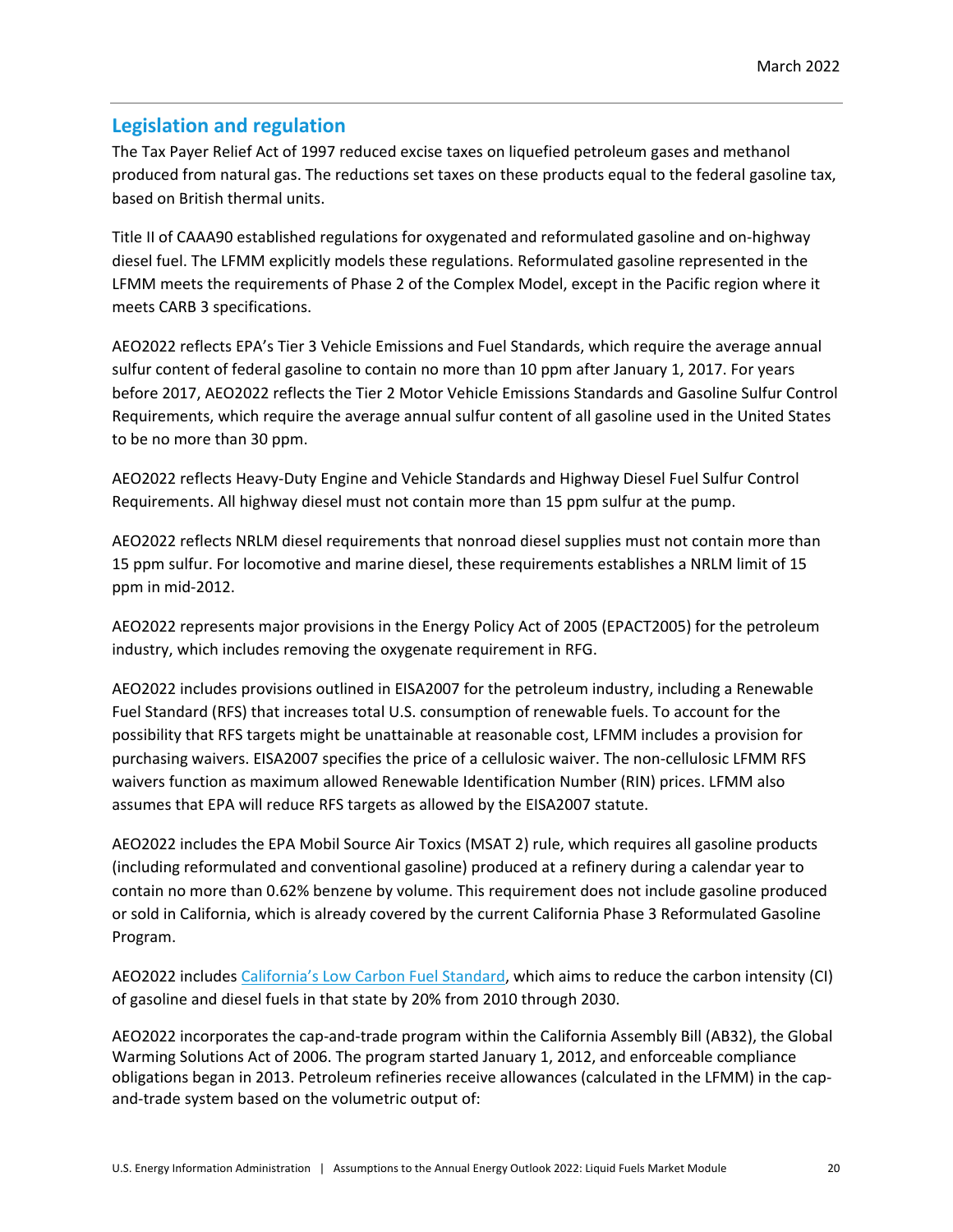- Aviation gasoline
- Motor gasoline
- Kerosene-type jet fuel
- Distillate fuel oil
- Renewable liquid fuels
- Asphalt

Suppliers of reformulated blend stock for oxygenate blending (RBOB) and Distillate Fuel Oil No. 1 and No. 2 were required to comply starting in 2015 if the emissions from full combustion of these products were greater than or equal to 25,000 metric tons of carbon dioxide ( $CO<sub>2</sub>$ ) equivalent (mtCO<sub>2</sub>e) in any year from 2011 to 2014.

AEO2022 includes laws passed by Connecticut, Delaware, Maine, Massachusetts, New Hampshire, New Jersey, New York, Rhode Island, and Vermont that will lower the sulfur content of all heating oil to ULSD levels over different time schedules. It also includes a transition to a 2% biodiesel content in Maine and Connecticut.

The LFMM does not explicitly represent the International Maritime Organization's MARPOL Annex 6 rule that covers cleaner marine fuels and ocean ship engine emissions. However, it is reflected in the effects on transportation and petroleum product export demands, which are provided to the LFMM from the TDM and IEM, respectively, in NEMS. LFMM produces several fuels that meet marine fuel demands, including ULSD, low sulfur residual fuel oil, and high sulfur residual fuel oil (if marine vessel has a scrubber on board).

The AEO2022 Reference case extends the \$1.00 per gallon biodiesel excise tax credit (Public Law 116-94) through 2022. The \$1.01 per gallon cellulosic biofuels production tax credit expired in 2016, so it is not represented in the LFMM after 2016.

AEO2022 includes scheduled sales of crude oil from the Strategic Petroleum Reserve. These sales, occurring between 2016 [a](#page-20-0)nd 2031, are required by a number of congressional acts.<sup>a</sup>

<span id="page-20-0"></span>a AEO2021's Summary of Legislation and Regulations includes a complete list of relevant Acts of Congress.